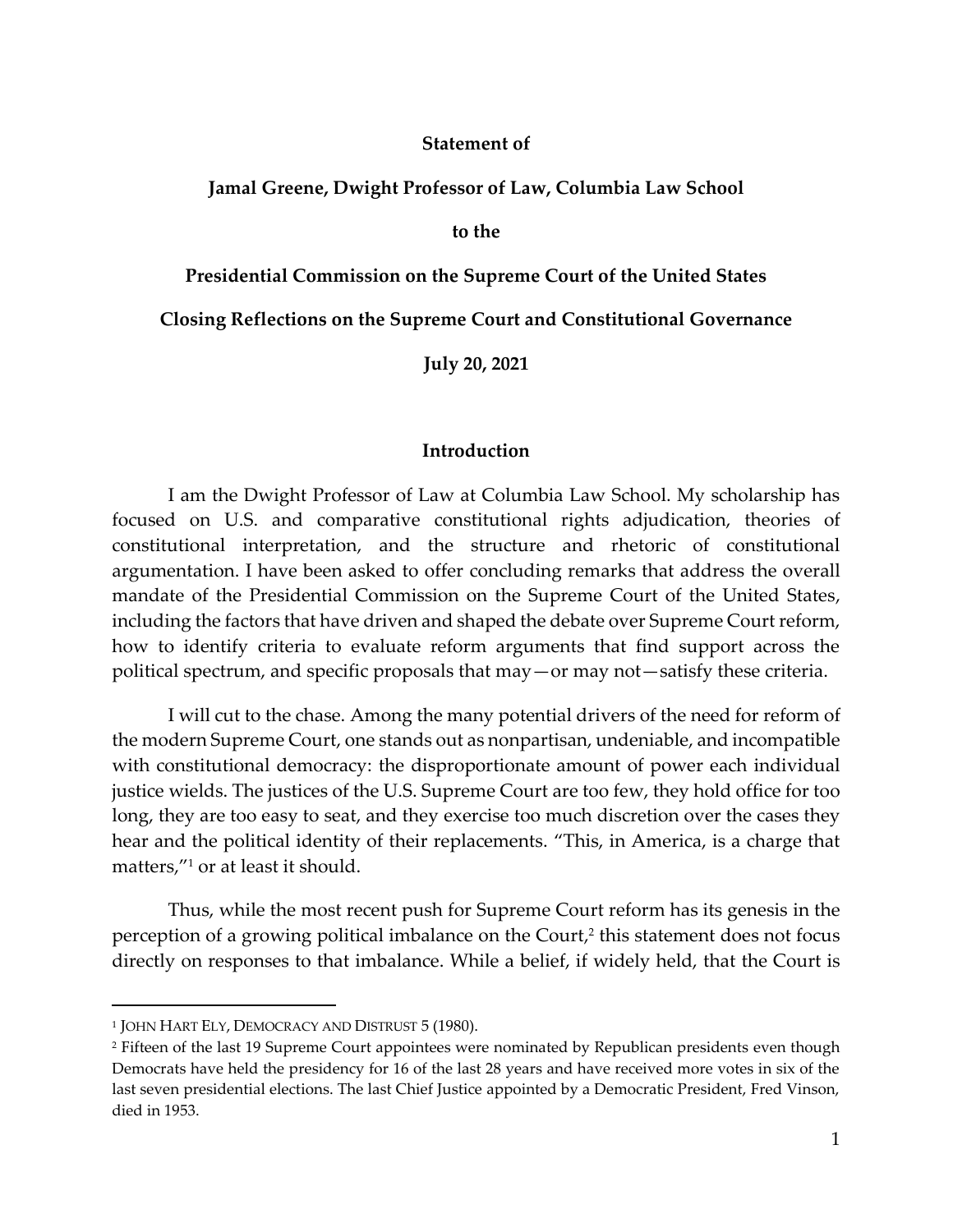captured by a single political party can affect its legitimacy,<sup>3</sup> the appropriate remedy for that perceived capture is a topic better addressed by political strategists than legal scholars. Democrats and Republicans, progressives and conservatives can and do disagree about the degree to which the ideological makeup of the Court constitutes a genuine social problem. But the amount of power individual justices wield over American life should concern policymakers, lawyers, and citizens of all political and ideological perspectives.

That said, the discussion that follows does speak indirectly to certain concerns over the Court's ideological balance. The main reason the judicial nomination process has become so overtly politicized, so vulnerable to political gamesmanship, is because the stakes of individual appointments to the Court have become so enormously high. Unless and until those stakes are reduced, political parties will be tempted to scorch the Earth to staff the Court with co-partisans. Reform proposals that seek to depoliticize the nomination process cannot be successful without simultaneously disempowering the people being nominated, and thereby reducing the political benefit associated with their success or failure.

Part I describes the problem of too much power in greater detail. Importantly, the concern I identify is not with the power of the Court as a whole. Although reducing the Court's jurisdictional, substantive, or remedial power would also reduce the power of individual justices (and may have other benefits), 4 there are a wide range of reasonable views about how much involvement the Court as an institution should have in our political life, and what the character of that involvement should be. By contrast, the case for reducing the proportionate power of the Court's individual members is consistent with support for either a minimalist or an activist conception of the Court's role.

Likewise, my concern over the power of individual justices should not be mistaken for a critique of how that power has been exercised. While I have views about individual decisions and doctrinal trends, and you do too, the problem I identify persists whether or not the justices are performing their duties competently, in good faith, or in a way congenial to a particular view of the law.

Part II discusses some nonpartisan legal and policy options in four areas that could mitigate the problem of too much power: increasing the size the Court (in nonpartisan

<sup>3</sup> *See* James L. Gibson, *Challenges to the Impartiality of State Supreme Courts: Legitimacy Theory and "New Style" Judicial Campaigns*, 102 AM. POL. SCI. REV. 59 (2008).

<sup>4</sup> *See* Statement of Nikolas Bowie to Presidential Commission on the Supreme Court of the United States, The Contemporary Debate over Supreme Court Reform: Origins and Perspectives, June 30, 2021, https://www.whitehouse.gov/wp-content/uploads/2021/06/Bowie-SCOTUS-Testimony-1.pdf.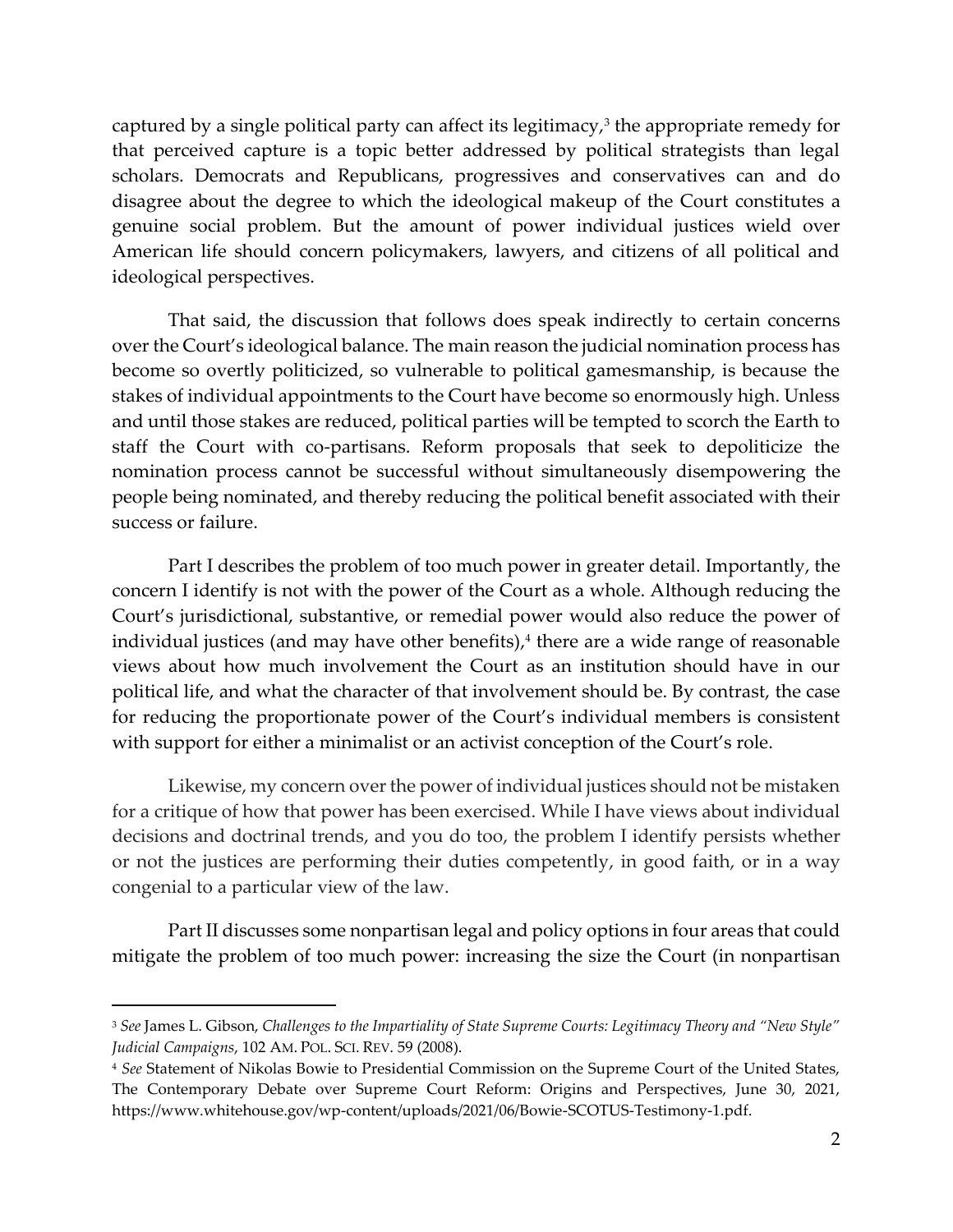ways), imposing prospective tenure limits on the Court's members, raising hurdles to confirmation to the Court, and reducing the Court's control over its docket.

Part III elaborates a specific proposal to dilute the power of individual justices that joins some of the policy options described in Part II. Specifically, the proposal would increase the size of the Supreme Court to 16 justices, drawn exclusively from the pool of Article III appellate judges, sitting in panels, serving 16-year terms, and relinquishing or diminishing control over the certiorari process. The particular details of the proposal are less important than its structure, which means to model creative thinking around the problem of individual judicial power in ways that (1) may conceivably be achieved by federal statute, and (2) are motivated by no particular ideology, save that of constitutional democracy.

# **I. The Power of Individual Justices**

The Supreme Court is one of the most powerful institutions in American public life. In just the last 11 years, the Court has (among many other important decisions) significantly weakened the Voting Rights Act (VRA), <sup>5</sup> has preserved the individual mandate under the Affordable Care Act (ACA), <sup>6</sup> has required states to make marriage available to same-sex couples, <sup>7</sup> has preserved the viability of race-based affirmative action plans, <sup>8</sup> and has prevented both Congress and state and local governments from regulating corporate electioneering. 9

In each of these instances, the shift of a single vote would have led to a radically different, enormously consequential outcome: the preservation of section 5 of the VRA, the end of the ACA individual mandate, state prohibitions on same-sex marriage, the effective end of race-based affirmative action, and bans on corporate electioneering expenditures.

In brief, a starkly different political and legal landscape in a nation of 330 million has the potential to turn on the views of a single person. That single person is unelected, is one of only nine, can be confirmed by a bare and strictly partisan majority of the U.S. Senate, plays a major role in deciding what cases they hear, can potentially remain in office for 40 or 50 years, and can, in effect, choose the ideology of their replacement, who may in turn hold office for another 40 or 50 years under like conditions. In constitutional cases, the decisions the Court reaches are effectively unreviewable except by the Court

<sup>5</sup> Shelby County v. Holder, 570 U.S. 529 (2013).

<sup>6</sup> NFIB v. Sebelius, 567 U.S. 519 (2012).

<sup>7</sup> Obergefell v. Hodges, 576 U.S. 644 (2015).

<sup>8</sup> Fisher v. University of Texas, 136 S. Ct. 2198 (2016).

<sup>9</sup> Citizens United v. FEC, 558 U.S. 310 (2010); Am. Tradition P'ship v. Bullock, 576 U.S. 516 (2012).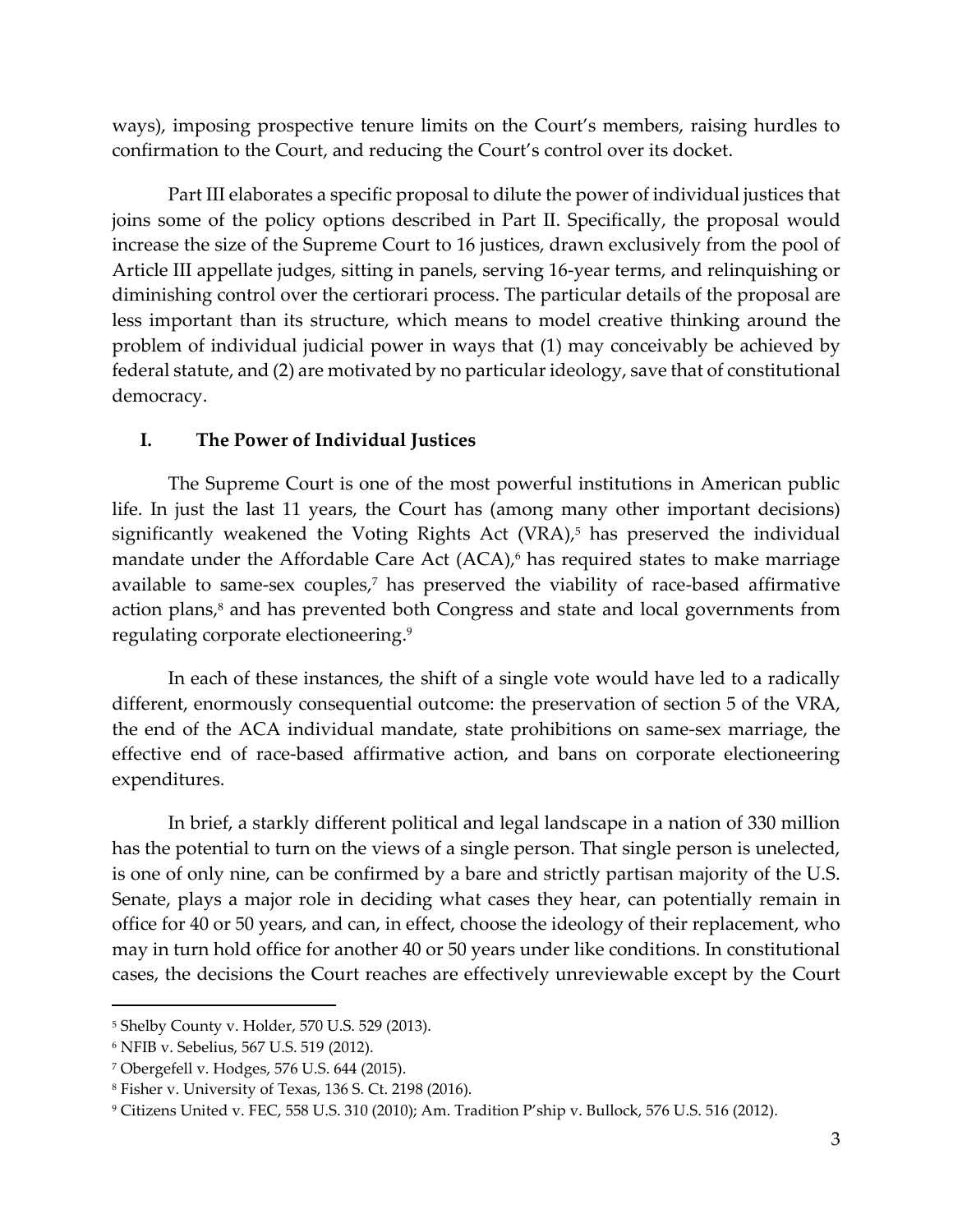itself, amendment of the federal Constitution having become effectively defunct. No democracy of any character should tolerate a single person exercising this degree of power, discretion, longevity, and complete lack of accountability, and no other democracy does. A judiciary empowered to enforce the guarantees of the Constitution has been and remains a vital ingredient of American democracy. But it does not serve that democracy for its Supreme Court to be structured as a monarchy.

<span id="page-3-0"></span>The Founders did not gift us this constellation of features. It is for good reason that Alexander Hamilton in Federalist 78 called the judiciary "the least dangerous branch."<sup>10</sup> The early Supreme Court was nothing like what it has since become. In the 1790s, the Court's docket was largely limited to admiralty cases and picayune commercial disputes, and even then, the caseload was small.<sup>11</sup> The Court issued fewer than 70 opinions in its first 10 years, with most of the Nation's important legal business occurring in the far more prestigious state courts.<sup>12</sup> Circuit-riding duties in the horse-and-buggy age were onerous, even hazardous, leading John Rutledge to quit without ever hearing a Supreme Court case. 13

<span id="page-3-1"></span>Of the six original Supreme Court justices, all but one—William Cushing—served less than a decade. John Jay, the Court's first Chief Justice, stepped down in 1795 to become governor of New York and refused to return to the post in 1800 despite John Adams's entreaties. "I left the bench," Jay wrote, "perfectly convinced that under a system so defective it would not obtain the energy, weight, and dignity which was essential to its affording due support to the national government; nor acquire the public confidence and respect which, as the last resort of the justice of the nation, it should possess."<sup>14</sup> True to Jay's observation, when the federal government moved to Washington in 1800, no provision was even made for a space to house the Court: the Justices sat in makeshift chambers fashioned out of a small committee room on the first floor of the Capitol.<sup>15</sup>

The Supreme Court was not heavily immersed in national political life until deep into the nineteenth century. Congress first granted the Court general federal question

<sup>10</sup> THE FEDERALIST NO. 78 (Alexander Hamilton).

<sup>11</sup> COMMISSION ON THE BICENTENNIAL OF THE U.S. CONSTITUTION, THE SUPREME COURT OF THE UNITED STATES: ITS BEGINNINGS AND ITS JUSTICES 1790–1991, at 12 (1992) [hereinafter BICENTENNIAL COMM'N]. <sup>12</sup> *Id*.

<sup>13</sup> James F. Flanagan, *Five Justices and Why They Left the Court for "Better" Positions*, 41 J. SUP. CT. HIST. 72, 74 (2016). In separate incidents, Justice Iredell was robbed and was injured in a horse accident while riding circuit. BICENTENNIAL COMM'N, *supra* note [11,](#page-3-0) at 14.

<sup>14</sup> Flanagan, *supra* note [13,](#page-3-1) at 77.

<sup>15</sup> BERNARD SCHWARTZ, A HISTORY OF THE SUPREME COURT 37 (1993).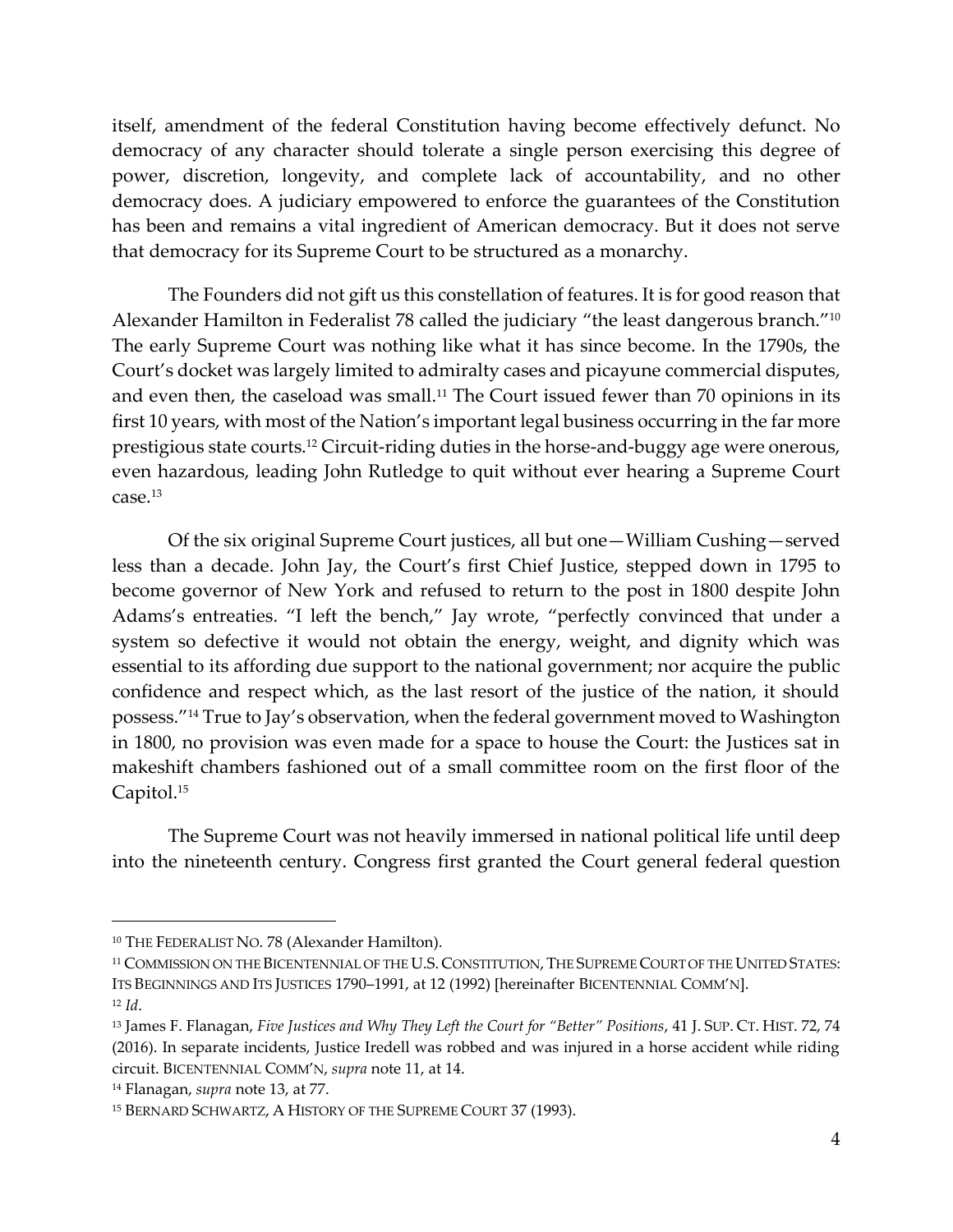jurisdiction in 1875,<sup>16</sup> and the Court's now familiar preoccupation with questions of constitutional rights is largely a twentieth-century novelty. Passage of the 1925 Judiciary Act gave the Supreme Court significant discretion to choose the cases its members wish to hear. That discretion brought with it a power to act as a proactive rather than largely reactive participant in the political culture. Much of what Americans today associate with the Court's docket—cases about free speech, and abortion rights, and gun rights, and criminal justice—did not take their modern form until the 1960s and 1970s, if not later.

<span id="page-4-0"></span>The Court's structure has not kept pace with its astronomical growth in power. It has the same number of members it had in 1869, before federal courts had general federal question jurisdiction, before the Bill of Rights had ever been applied to state governments, before the Fourteenth Amendment had even been interpreted, and when the country's population was smaller than that of its largest state today. Justices live and serve for far longer than they once did.<sup>17</sup> Nomination battles have become intensely partisan notwithstanding the mandate that judges exercise independence of political parties. Courts rely on interested parties and Internet searches to identify decisive social facts in consequential cases. <sup>18</sup> The power and prestige of individual justices has tended to personalize the law, which for decades at a time can track the (sometimes idiosyncratic) views of a small number of swing justices. These features of the Supreme Court are so reliable that they have come to feel immutable. They are not.

# <span id="page-4-1"></span>**II. Four Areas for Reform**

Four aspects of the Court's design in particular combine to personalize the Court's power in the way described: life tenure, a small absolute number of justices, a partisan confirmation process, and a discretionary docket. I discuss each in turn below.

# *A. Life Tenure*

Life tenure for federal judges is a global anomaly. Indeed, I am presently aware of only two nations on Earth that do not restrict the tenure of the judges of their apex courts, whether through terms of office, age limits, or both: the United States and Iceland, a country whose population is roughly the size of Bakersfield, California. <sup>19</sup> With the

<sup>16</sup> *See* Act of Mar. 3, 1875, ch. 137, § I, 18 Stat 470.

<sup>17</sup> *See* Steven G. Calabresi & James Lindgren, *Term Limits for the Supreme Court: Life Tenure Reconsidered*, 29 HARV. J. L. & PUB. POL'Y 769, 770–71 (2006).

<sup>18</sup> *See* Statement of Allison Orr Larsen to Presidential Commission on the Supreme Court of the United States, Access to Justice and Transparency in the Operation of the Supreme Court, June 30, 2021, https://www.whitehouse.gov/wp-content/uploads/2021/06/Larsen-Testimony-Presidential-Commissionon-the-Supreme-Court.pdf.

<sup>19</sup> *See* Appendix for a selection of tenure limits in constitutional democracies.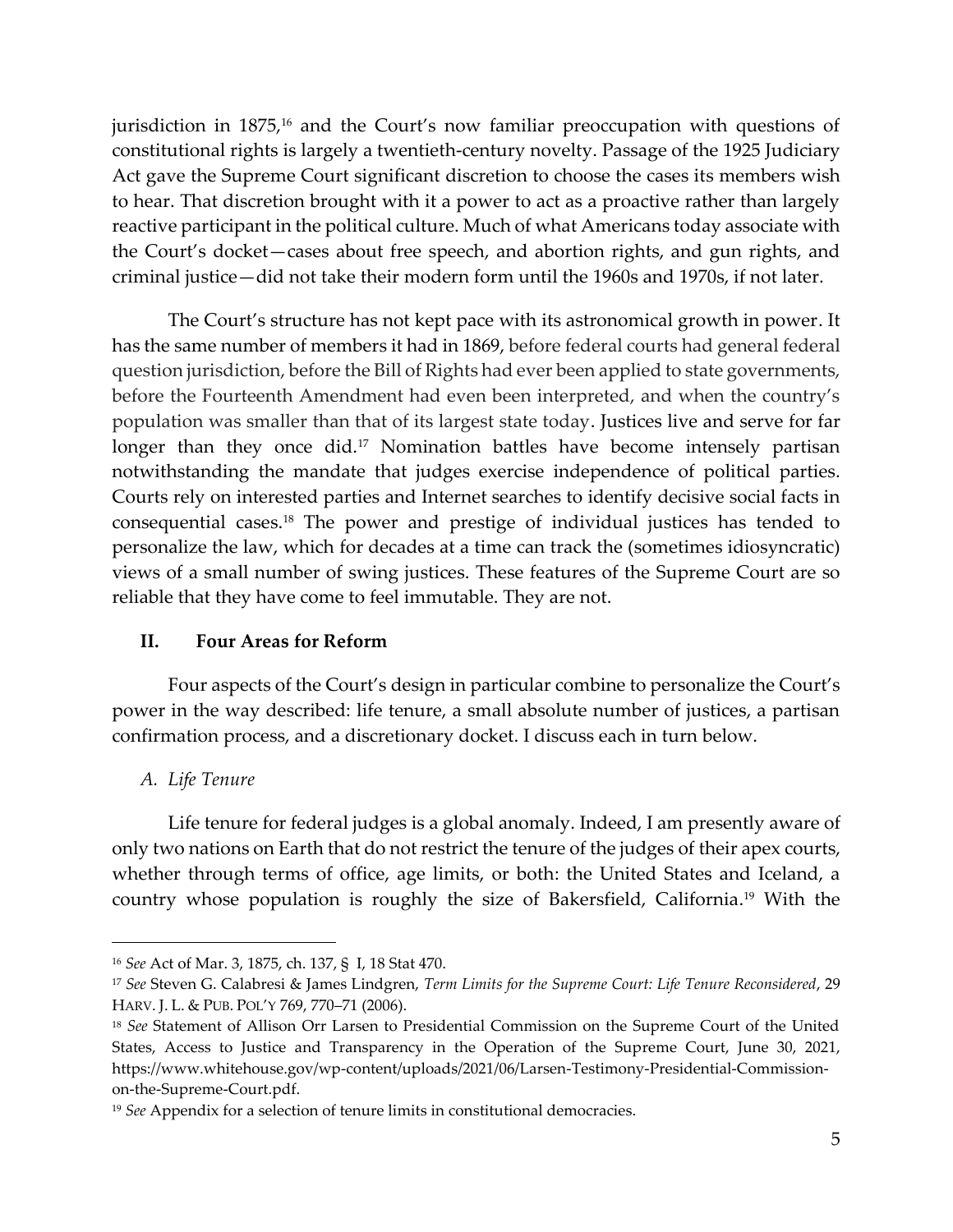exception of Rhode Island, every U.S. state does the same for the judges of its high court. There is no evidence that restrictions on the service time of judges confers a crisis of judicial independence or legitimacy. Much of the scholarly debate around tenure limits for Supreme Court justices accordingly focuses on the form such limits should take and the constitutional status of various proposals, not on whether some kind of limit is a good idea or not. The consensus around the wisdom of limited terms for Supreme Court justices is not unquestioned but it is broad and cross-ideological.

The most common term-limit proposal, for 18-year terms that expire every two years at fixed intervals, is well-known to the Commission.<sup>20</sup> I will not linger on its details. Suffice to say that its benefits are many. Justices serve for longer periods and to riper ages than they have historically. This means both that their undemocratic character is enhanced and that there is a higher probability that the high court will be staffed with people who are in intellectual decline. Regularizing the nomination and confirmation process, in combination with reducing the time justices stay in office, seems likely to lower the stakes of the process and thereby reduce the political incentive to engage in "hardball" tactics around judicial selection. A fixed term can also be structured in a way that prevents a justice from having any role in choosing the ideology of their replacement, a deeply undemocratic practice that Americans have come to see as unremarkable.

The biggest drawback to many term-limit proposals is that limiting the tenure of Supreme Court justices appears to conflict with the requirement under Article III that the judges of the Supreme Court "hold their offices during good behaviour." This phrase, *quam diu se bene gesserint* in Latin, is borrowed from the Act of Settlement 1701, which granted life tenure to English judges rather than have them serve at the pleasure of the king. There is little discussion of this language in relevant founding-era documents. It appears that the Constitution's framers by and large expected the language to provide for life tenure absent impeachment or a similar process through which the reason for removal is tested before an adjudicatory body.<sup>21</sup>

That said, there is some reason to question whether a preset and nonrenewable term of office that is otherwise subject to good behavior and compensation protections should be read to violate the language of Article III.<sup>22</sup> At the time of the Founding, *quam diu se bene gesserint* was understood as standing in contrast with *durante bene placito* (at

<sup>20</sup> *See* Calabresi & Lindgren, *supra* note [17;](#page-4-0) Roger C. Cramton & Paul D. Carrington, *The Supreme Court Renewal Act: A Return to Basic Principles*, *in* REFORMING THE COURT: TERM LIMITS FOR SUPREME COURT JUSTICES 467 (Roger C. Cramton & Paul D. Carrington eds., 2006).

<sup>21</sup> *See* Saikrishna Prakash & Steven D. Smith, *How to Remove a Federal Judge*, 116 YALE L.J. 72 (2006).

<sup>&</sup>lt;sup>22</sup> The analysis below would be similar for a statutory mandatory retirement age, which is common around the world.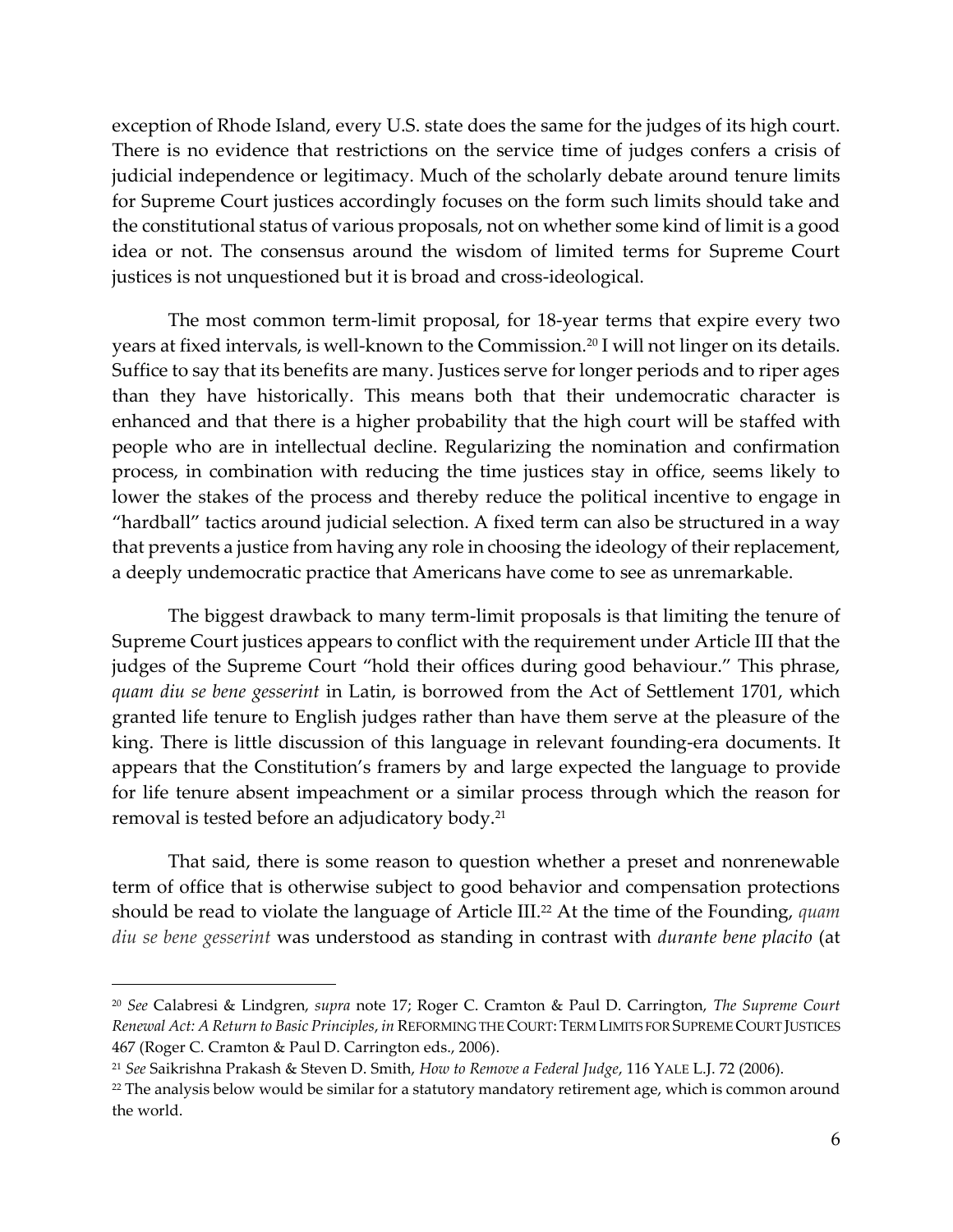the pleasure of the authorities). <sup>23</sup> Thus, the Declaration of Independence complained that the King "ha[d] made Judges dependent on his Will alone for the Tenure of their Offices."<sup>24</sup> In Federalist 78, Hamilton described the good behavior standard as "an excellent barrier to the despotism of the prince" in a monarchy and "no less excellent a barrier to the encroachments and oppressions of the representative body" in a republic.<sup>25</sup> The concern was less that judges enjoy longevity for its own sake than that longevity was an instrumental barrier to political interference. And so, when Hamilton wrote in Federalist 78 that "inflexible and uniform adherence to the rights of the Constitution" cannot be expected of "judges who hold their offices by a temporary commission," his concern with such commissions was that they could be revoked by the president or by Congress.<sup>26</sup> This concern is easily addressed. A fixed and nonrenewable term of years falsifies the dichotomy between life tenure and service at the pleasure of the executive or the legislature. The values of impartiality thought to be served by life tenure provisions are substantially satisfied by a sufficiently long and nonrenewable term that may be truncated only via impeachment, voluntary retirement, or death.

It is undisputed, moreover, that life tenure is not strictly required for a judge to exercise all the powers of Article III and indeed to sit on the Supreme Court. Hundreds of federal judges, including 15 Supreme Court justices, have received recess appointments to the bench.<sup>27</sup> Five of those justices were recess appointed in the Court's first 33 years of existence. <sup>28</sup> These judges have consistently sat on cases, have been paid, have been subsequently confirmed without dissent, and have been adjudged valid Article III judges.<sup>29</sup> Recess appointments of federal judges constitutes a far greater threat to judicial independence than any term limit proposal, $30$  and yet the constitutionality of that particular judicial term limit is well-settled. Of course, recess appointments are specifically contemplated in the Constitution (though not for judges as such), but the fact

<sup>23</sup> Joseph H. Smith, *An Independent Judiciary: The Colonial Background*, 124 U. PA. L. REV. 1104, 1104 (1976).

<sup>&</sup>lt;sup>24</sup> THE DECLARATION OF INDEPENDENCE para. 11 (U.S. 1776).

<sup>25</sup> THE FEDERALIST NO. 78 (Alexander Hamilton).

<sup>26</sup> *See id*. ("If the power of making them was committed either to the Executive or legislature, there would be danger of an improper complaisance to the branch which possessed it; if to both, there would be an unwillingness to hazard the displeasure of either; if to the people, or to persons chosen by them for the special purpose, there would be too great a disposition to consult popularity, to justify a reliance that nothing would be consulted but the Constitution and the laws.").

<sup>27</sup> United States v. Woodley, 751 F.2d 1008, 1011 (9th Cir. 1985) (en banc).

<sup>28</sup> *Id*.

<sup>29</sup> *See id*.; *United States v. Allocco,* 305 F.2d 704 (2d Cir. 1962).

<sup>30</sup> *See* Henry Hart, *Prof. Hart's Letter*, HARV. L. SCH. REC., Oct. 8, 1953, at 2 (arguing that a judge "cannot possibly have [the requisite] independence if his every vote, indeed his every question from the bench, is subject to the possibility of inquiry in later committee hearings and floor debates to determine his fitness to continue in judicial office").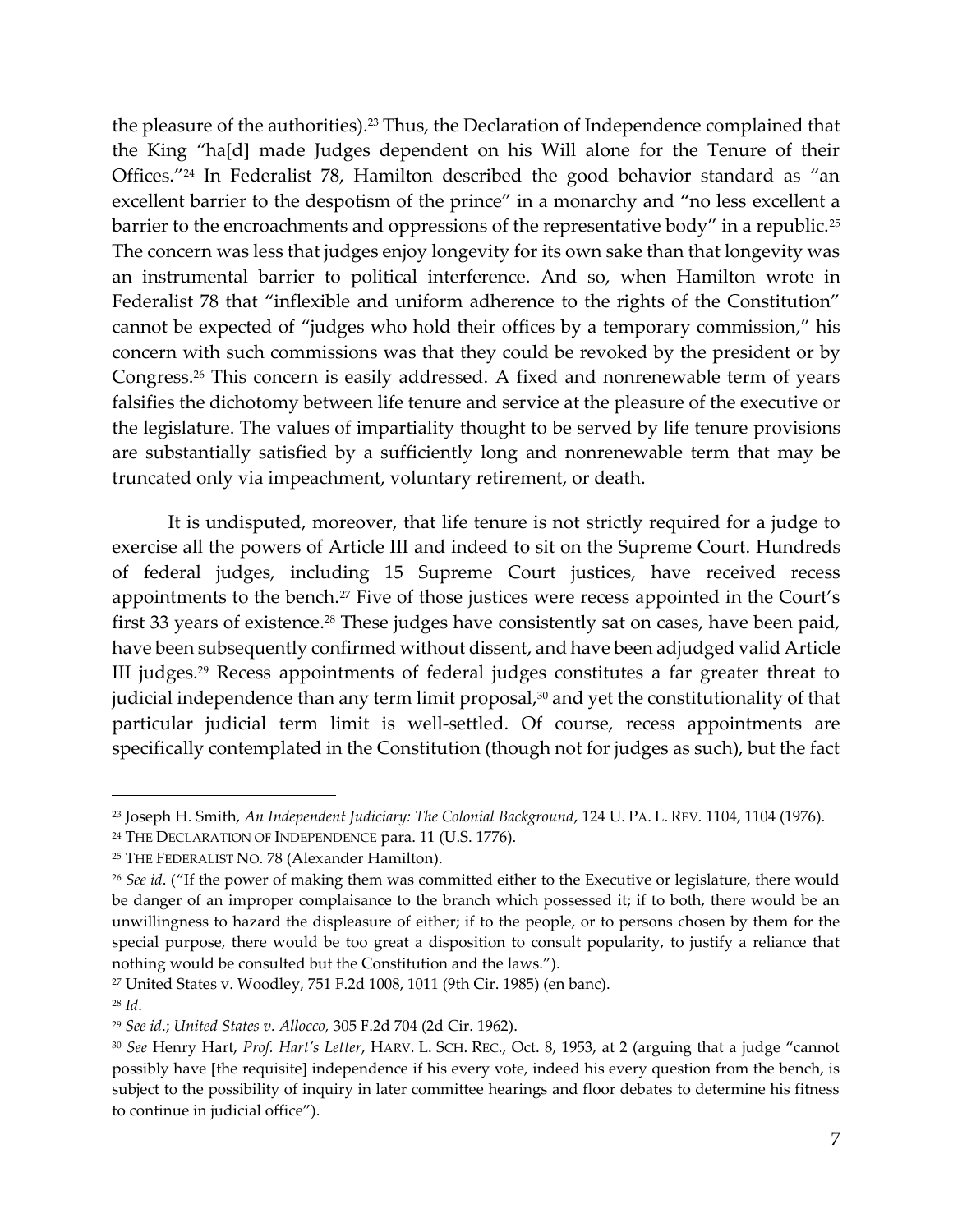that they are permitted tends to suggest that a term of office can coexist with good behavior protection.

Even if Article III is understood as preventing direct imposition of term limits, there are statutory alternatives that plausibly meet constitutional standards. The most promising statutory route would take advantage of the fact that Congress has long been understood to have the power to alter the Supreme Court's duties and jurisdiction, 31 including by requiring justices to ride circuit, defining its term, and adjusting its docket and case selection methods. This being so, Congress would likely increase its flexibility to impose term limits (and other reforms) on the Supreme Court if it were to designate a much larger number of judges as constituting "the Supreme Court." Doing so would enable Congress to define a procedure for assigning the Court's docket to a subset of the larger Court. I discuss this proposal at greater length in Part III.

<span id="page-7-0"></span>Constitutional amendment is widely believed to be politically impossible. It is not obvious that this would be the case for a hypothetical term limit amendment.<sup>32</sup> As noted, among well-informed scholars and lawyers who have given the issue serious thought, there is broad agreement across the ideological spectrum that term limits are a desirable reform. Still, given the proximity of the Court's composition to questions of great political interest, any term limit amendment would likely face an uphill climb.

<span id="page-7-1"></span>If we believe judicial term limits are or would be adjudged unconstitutional, and that imposing such limits via constitutional amendment is not feasible, there may be ways of incentivizing justices to serve shorter terms.<sup>33</sup> In years past, Congress has sought to address concerns about the declining mental condition of life-tenured judges by creating a generous pension scheme, in 1869, and later introducing "senior" status, in 1919.<sup>34</sup> Offering additional pay incentives or other benefits to induce judges to retire can serve as a "carrot," though it is unclear whether it could work for Supreme Court justices in light of their power and prestige. Incentives need not always be positive, of course. It may be possible for Congress to deprive justices of law clerks or other staff after a fixed period of time, to be restored on retirement. This kind of "stick" approach might conflict with the constitutional prohibition on "diminish[ing]" the "compensation" of federal judges, though this is not obvious.

<sup>31</sup> *See* Booth v. United States, 291 U.S. 339, 351 (1934) ("Congress may lighten judicial duties . . . .").

<sup>32</sup> *See* Statement of Michael W. McConnell to Presidential Commission on the Supreme Court of the United States, The Contemporary Debate Over Supreme Court Reform: Origins and Perspectives, June 30, 2021, https://www.whitehouse.gov/pcscotus/public-meetings/june-30-2021/.

<sup>33</sup> *See* David R. Stras & Ryan W. Scott, *Retaining Life Tenure: The Case for a Golden Parachute*, 83 WASH. U. L.Q. 1397 (2005).

<sup>34</sup> *See* David R. Stras & Ryan W. Scott, *Are Senior Judges Unconstitutional?*, 92 CORNELL L. REV. 453, 473 (2007).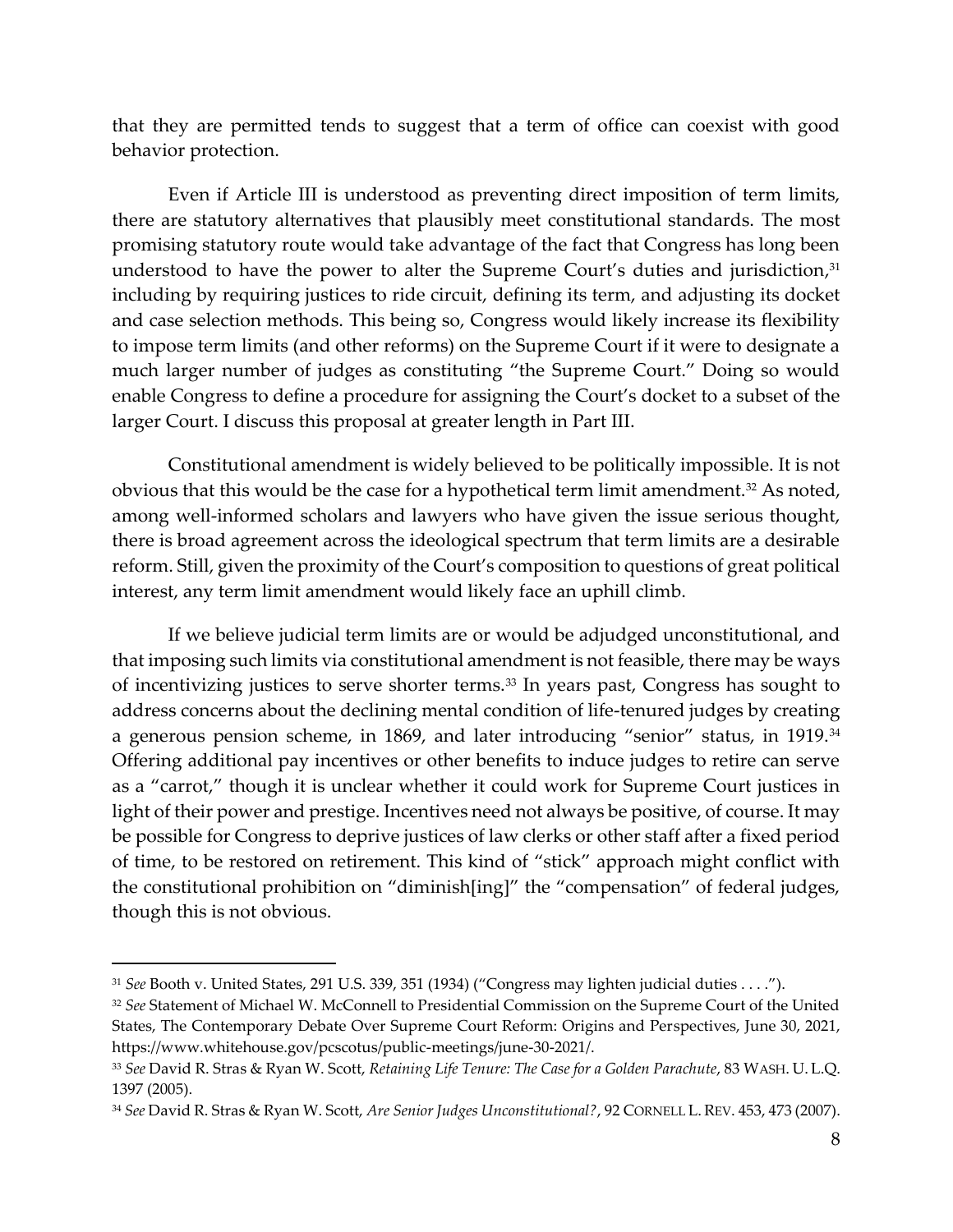As with any reform that affects the Court's composition, any term limit proposal would ideally be structured so as to be insulated from current political arrangements. This means that its political viability may depend upon its taking effect only, for example, with the next (or a subsequent) presidential administration rather than the current one.

#### *B. Size of the Court*

There is little question that increasing the size of the Supreme Court is statutorily available, having occurred six times in the past, but it has a bad rap. The fact that President Franklin Delano Roosevelt's 1937 proposal to "pack" the Court failed at the height of his power, when his party held 334 seats in the House of Representatives and 76 seats in the Senate, is sometimes said to have established a convention that the Court's size should remain at nine. To the extent this is so, it is unfortunate. There are good reasons to resist the partisan Court-packing President Roosevelt was (winkingly) proposing. But a bipartisan effort to assess the Court's needs and ideal structure, up to and including its size, should be encouraged.

A glance around the world reveals the size of the Supreme Court to be a serious anomaly. Of the 30 most populous countries in the world, the United States is the only one whose highest court hears both ordinary and constitutional cases and has fewer than 11 judges.<sup>35</sup> Even among the many courts around the world that hear solely constitutional cases, most have more than nine members. Germany's Constitutional Court has 16 judges, Italy's 15, the South African Constitutional Court 11. And as noted, the high court and constitutional court judges of nearly every other country in the world, large and small, are term- or age-limited.

Workload alone provides good and sufficient reason for the U.S. Supreme Court to have more than nine members (as discussed below), but the best justification relates to power. The Court's membership has become personalized in ways that should feel disquieting. <sup>36</sup> We have become accustomed to the views of a small handful of people and often just one—visiting enormous consequences upon tens of millions of people across wide-ranging areas of constitutional and federal law over the course of many decades. Increasing the Court's size could significantly reduce the influence of particular justices, thereby lowering the stakes that attach to their appointment and increasing the Court's diversity along multiple dimensions. The Court could sit in randomized panels of varying sizes depending on the stakes of a particular controversy, <sup>37</sup> with en banc or

<sup>&</sup>lt;sup>35</sup> See Appendix for a selection of sizes of highest courts in constitutional democracies.

<sup>36</sup> *See* Jonathan Turley, *Unpacking the Court*, 33 PERSPECTIVES ON POLITICAL SCIENCE 155, 158 (2004).

<sup>37</sup> As occurs in Canada, Australia, and India, among a great many other jurisdictions.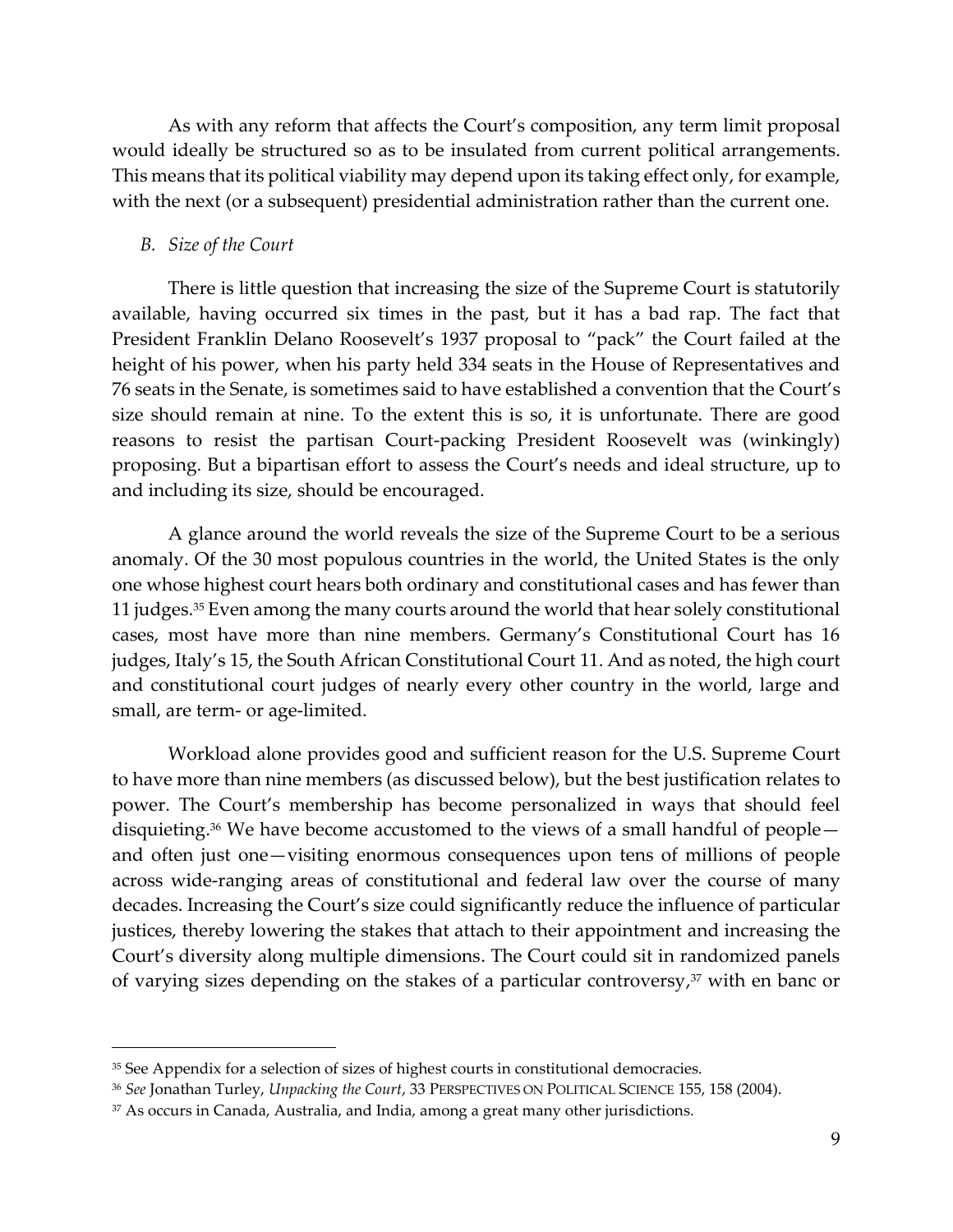otherwise large benches reserved for potential overrulings or cases of truly national importance.

A larger size could also affect the pace and quality of the Court's work. Multiple panels of the Court could operate simultaneously, each one devoting more time and care to the cases they hear. As others have emphasized, the Court's approach to ascertaining crucial factual information is wanting.<sup>38</sup> A larger overall bench could give Court panels time to hear about and test legislative facts in hearings that run much longer than one hour.<sup>39</sup> The Court could revitalize its already authorized power to answer certified federal questions from courts of appeal.<sup>40</sup> Rotating panels could be used for certiorari or for lastminute stays (for example, in capital cases) in ways that do not detract from the Court's other business. Larger panels, or even an outright majority of the full Court, could be required for extraordinary relief in cases decided without full briefing or argument, which could alleviate concerns over lawmaking via what has been called the "shadow docket."<sup>41</sup>

There are arguments against increasing the size of the Court that are important to address. First, to the degree the argument focuses on the Court's caseload, the wellknown diminution in the size of the Court's docket may suggest that reform is unnecessary. I do not find this argument persuasive. As noted, the best case for increasing the Court's size relates to the undiluted power of its members, not the size of its docket. In addition, as noted above, there remain ways in which role differentiation could improve the quality of the Court's performance. At a minimum, any argument for increasing the number of cases the Court hears should not be constrained by the capacity of its nine members to dispose of the docket in timely fashion. Finally, there is good reason to think the decline in the Court's caseload is not for want of interesting work but

<sup>38</sup> Statement of Allison Orr Larsen, *supra* note [18;](#page-4-1) *see also* Jamal Greene, *A Private Law Court in a Public Law System*, 12 L. & ETHICS HUM. RTS. 37, 58–65 (2018).

<sup>39</sup> As once was common. *See* Charles F. Hobson, *Defining the Office: John Marshall as Chief Justice*, 154 U. PA. L. REV. 1421, 1439–40 (2006).

<sup>40</sup> Circuit Court of Appeals Act, Ch. 517, § 6, 26 Stat. 826 (1891); *See* Tracey E. George & Chris Guthrie, *Remaking the United States Supreme Court in the Courts' of Appeals Image*, 58 DUKE L.J. 1439, 1450–51 (2009); Amanda L. Tyler, *Setting the Supreme Court's Agenda: Is There a Place for Certification?*, 78 GEO. WASH. U. L. REV. 1310 (2010).

<sup>41</sup> *See* Statement of Stephen I. Vladeck, Case Selection and Review at the Supreme Court, Presidential Commission on the Supreme Court of the United States, June 30, 2021, https://www.whitehouse.gov/wpcontent/uploads/2021/06/Vladeck-SCOTUS-Commission-Testimony-06-30-2021.pdf.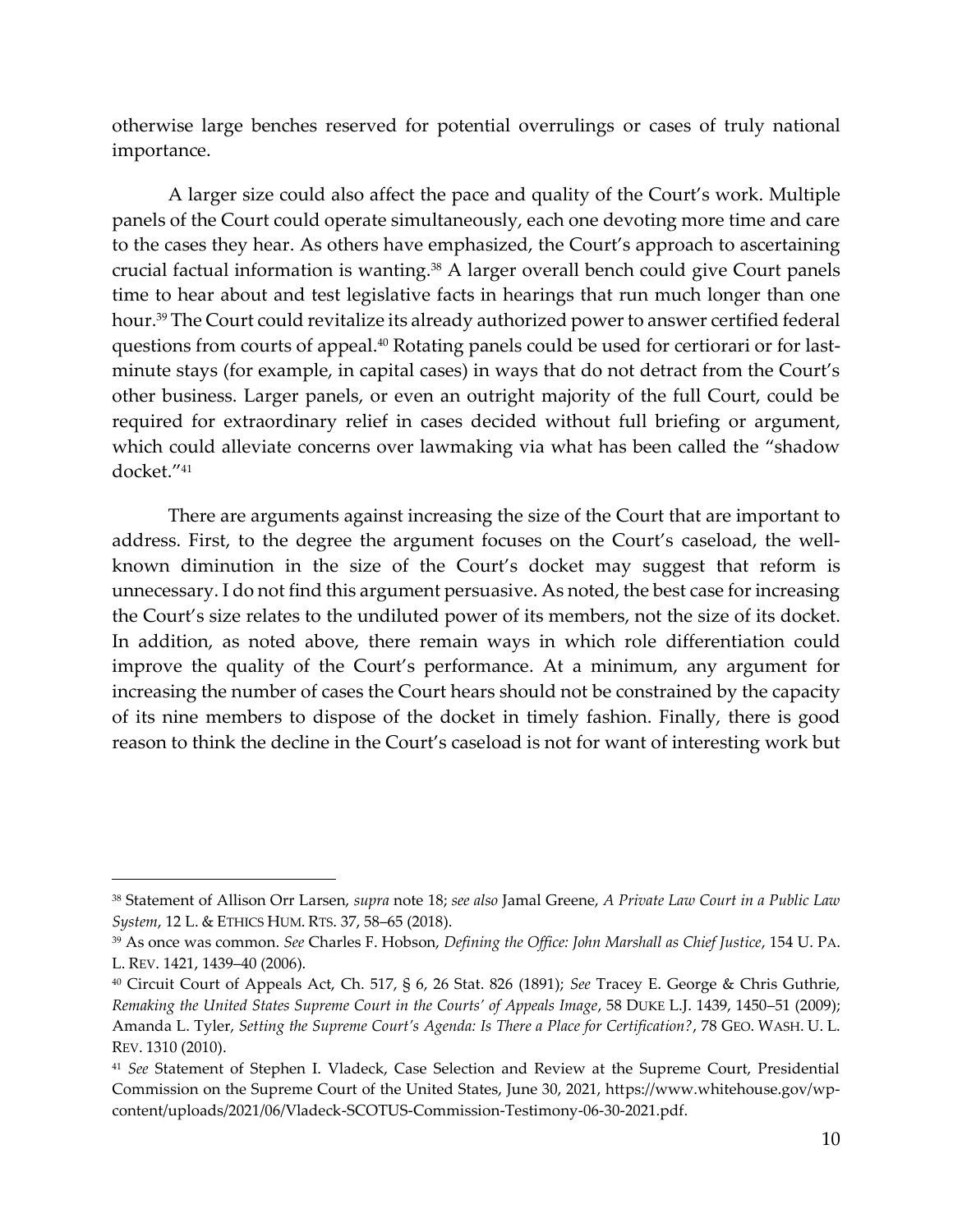rather emerges from other considerations such as strategic cert denials, risk aversion on the part of law clerks, and perceived resource constraints. 42

A second argument against increasing the size of the Court is fear that doing so could lead to inconsistency in federal law. Different panels of the Court could attempt to pull the law in competing directions, undermining the Court's harmonization function. This concern is genuine but overstated. We tolerate considerable inconsistency in federal law in virtue of the small docket of the Court as it exists today; the shrinking Supreme Court docket has been accompanied by a dramatic increase in the workload of the lower federal courts. <sup>43</sup> Increasing the Court's size would therefore likely result in greater rather than less consistency in federal law. Moreover, the Court's current norms around departing from settled law are likely affected by the Court's structure—it engages in doctrinal innovation because it is both expected and empowered to do so. The individual judges of an enlarged Court would not have sustained control over the direction of the law—this is a feature of the reform, not a bug. There is good reason to think that such a structure would support an equilibrium of incremental development of legal doctrine, especially if the Court were to be staffed by judges who begin and end their judicial careers on lower federal courts (as discussed below). Rules for hearing cases en banc or empaneling larger benches could also be structured to mitigate concerns over inconsistency between panels.

A final argument against increasing the size of the Supreme Court is that requiring the Court to sit in panels may conflict with Article III, which vests "[t]he judicial power of the United States" in "one supreme Court." Might it be argued that a Court sitting in panels qualifies as multiple Supreme Courts? I don't think so. The Supreme Court has long been authorized to conduct some business without the involvement of its full membership. I do not perceive a constitutional distinction between hiving off subsets of

<sup>42</sup> *See* Ryan J. Owens & David A. Simon, *Explaining the Supreme Court's Shrinking Docket*, 53 WM. & MARY L. REV 1219 (2012).

<sup>43</sup> *See* Statement of Judith Resnik, Equity, Access to Justice, and Transparency in the Operation of the Supreme Court, Presidential Commission on the Supreme Court of the United States, June 30, 2021, at 6–8, https://www.whitehouse.gov/wp-content/uploads/2021/06/Resnik-PDF-Presidential-Commission.pdf.

The problem Professor Resnik identifies is of long standing. *See* Paul Bator, *What's Wrong With the Supreme Court?*, 50 U. PITT. L. REV. 673, 678 (1990) ("[A]t the court of appeals level, the appellate system is malfunctioning. The opportunity for error, injustice, contradiction, uncertainty, and disuniformity proliferates as we have more law, more cases, more judges and more judicial adjuncts."); *see also id*. at 679 ("No effective system exists to harmonize and stabilize this enormous body of cases except recourse to the discretionary jurisdiction of one Supreme Court of nine judges sitting always en banc. . . . Without knowing anything more, it can be said with confidence that this is an absolutely crazy way to run the federal lawmaking enterprise and to try to attend to its clarification, stabilization, and improvement."). Professor Bator was writing at a time when the Court routinely heard more than twice as many cases as it does today.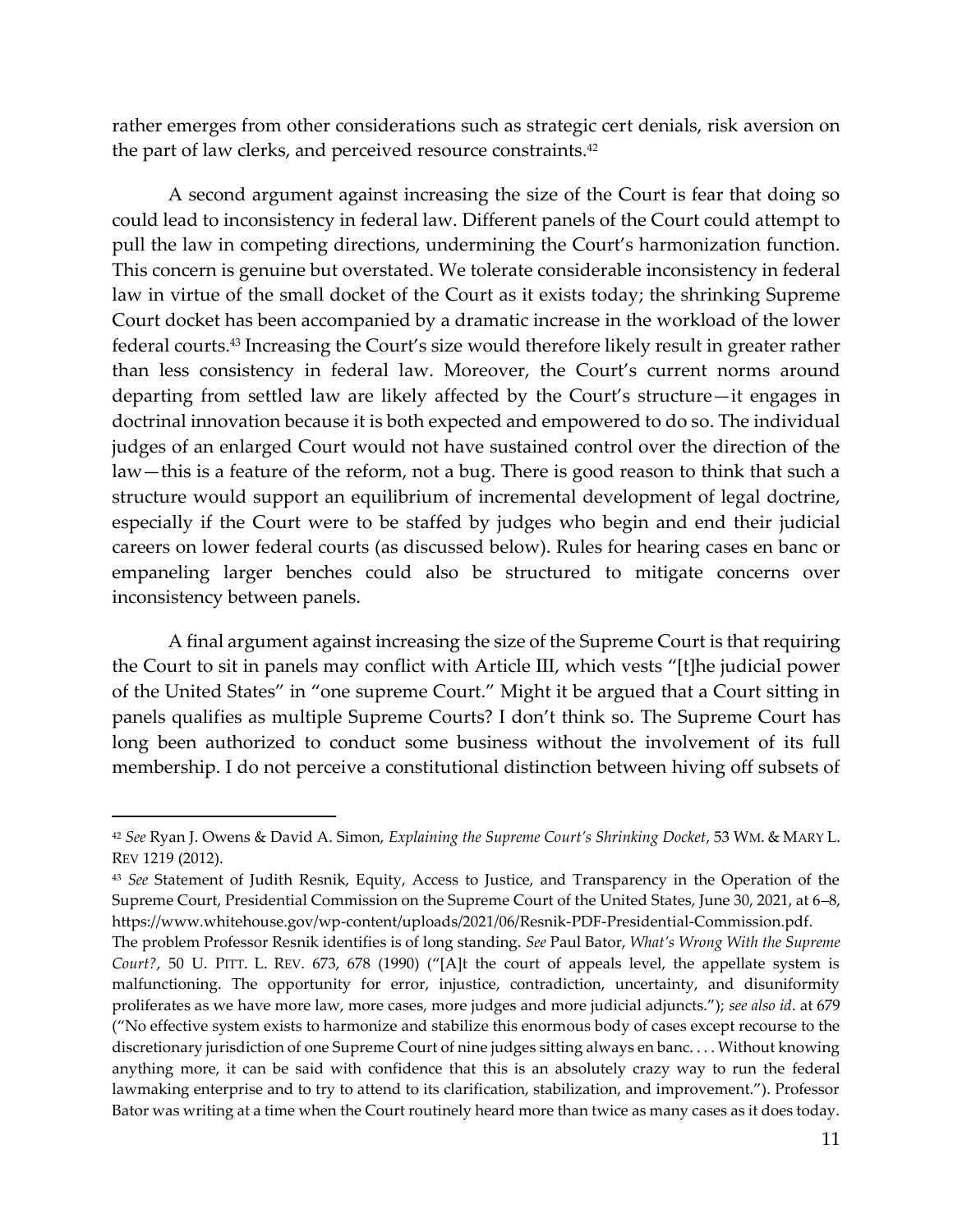the Court to conduct such business and doing so for merits cases, especially if an en banc procedure is in place.

## *C. Selection Process*

The degree of attention and political controversy that regularly surrounds the selection of U.S. Supreme Court justices is unparalleled around the world. The nomination process dominates the news cycle, interest groups assume a wartime posture, wealthy partisans run costly advertisements, hearings are aired live on multiple major cable networks, and politicians use their votes and public statements to mobilize significant fundraising efforts.

At least two interrelated reasons for this state of affairs are apparent. First, the process through which Supreme Court justices are selected is overtly political and has become strictly partisan. The most recently confirmed justice, Amy Coney Barrett, was the first nominee to be confirmed with votes from only one party. The previous nominee, Brett Kavanaugh, received only one vote from a Democratic senator; Neil Gorsuch received three. In the nature of partisanship, each side accuses the other of being at fault for this acrimony.

Many other constitutional democracies choose high court justices with significant input from less partisan actors. Use of a judicial selection committee to create the short list or to choose the judges outright has become a common device, used, for example, to select members of the UK Supreme Court, the Supreme Court of Canada, the South African Constitutional Court, and the Israeli Supreme Court.<sup>44</sup> Typically, committee members include current or retired judges, distinguished members of the bar, lay citizens, and public officials such as the minister of justice.

Other innovations also reduce the possibility of purely partisan selection. For example, Indian Supreme Court justices are selected by the "collegium," which comprises the Chief Justice and five other senior judges.<sup>45</sup> Members of Germany's Federal

<sup>44</sup> *See* The Supreme Court (of the United Kingdom), Supreme Court Selection Process, https://www.supremecourt.uk/news/supreme-court-selection-process-for-president-and-justices-

<sup>2019.</sup>html; Office of the Commissioner for Federal Judicial Affairs Canada, The Independent Advisor Board for Supreme Court of Canada Judicial Appointments, https://www.fja.gc.ca/scc-csc/2021/establishmentcreation-eng.html; Office of the Chief Justice, Republic of South Africa, About the JSC, https://www.judiciary.org.za/index.php/judicial-service-commission/about-the-jsc; Basic Law—The Judiciary, http://www.mfa.gov.il/MFA/MFAArchive/1980\_1989/Basic%20Law-%20The%20Judiciary.

<sup>45</sup> *See* Memorandum Showing the Procedure for Appointment of the Chief Justice of India and Judges of the Supreme Court of India, https://doj.gov.in/sites/default/files/memosc.pdf.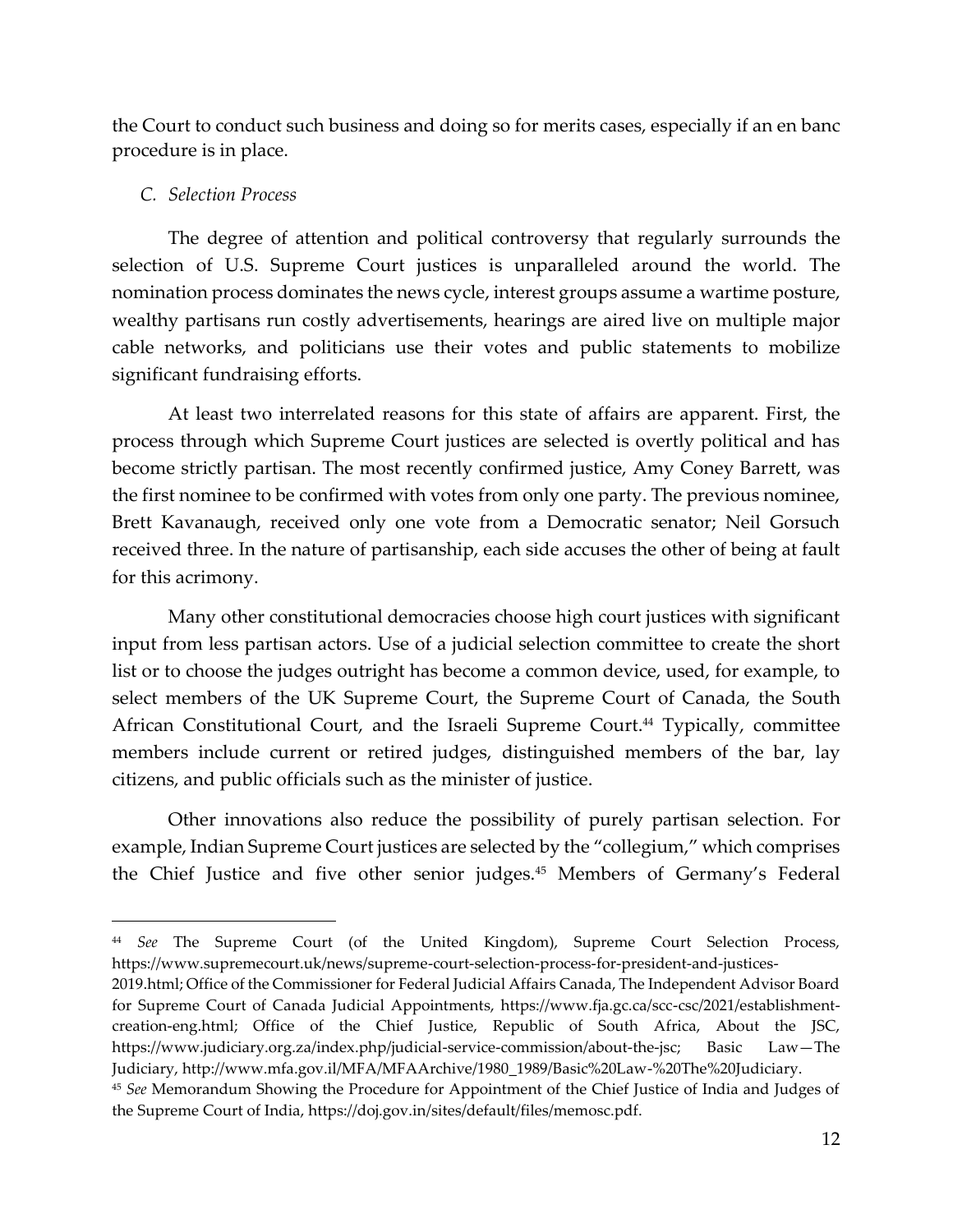Constitutional Court are selected by the two houses of parliament, the Bundestag and the Bundesrat, but a two-thirds supermajority is required for a judge to be seated. In the Bundestag, a multipartisan electoral committee chooses the candidate to be voted upon. The committee's proceedings are confidential and the eventual Bundestag vote is by secret ballot and without debate, reducing the chance that confirmation votes prompt political reprisals against individual MPs. By convention, the supermajority requirement has led the dominant political parties, the Christian Democrats and the Social Democrats, to a relatively stable equilibrium in which they divide the seats among themselves, allocating a minority of their "slots" to minor parties.<sup>46</sup>

Even apart from the formally partisan nature of U.S. judicial selection, the partisanship evident in U.S. Supreme Court confirmation fights simply follows from the high stakes of confirmation. When each justice is one of only nine and holds a lifetime appointment, the political cost-benefit analysis leans in favor of obstructing the other party's choice of justice whenever possible. Norms that prevented this obstruction from happening at late as 1988, when Justice Kennedy was confirmed 97-0 by a Democraticcontrolled Senate in the last year of President Reagan's term, appear to have eroded entirely, along with a general increase in party discipline and solidarity. <sup>47</sup> There is no reason to believe these norms will return unless the stakes of a judicial appointment are reduced significantly.

Direct, mandatory changes to the process of Supreme Court appointment would require a constitutional amendment. Certain indirect processes may be possible through statute, internal Senate rules, or changes in convention. As with term limit proposals, a formally larger Supreme Court could potentially enable some flexibility in allocating case work among justices designated through bespoke appointments processes. It is also conceivable that some of the judges who hear Supreme Court cases could sit by designation from lower federal courts, whether selected by the justices themselves or chosen through other processes.<sup>48</sup> But the easiest way to increase the degrees of freedom available in altering the process through which justices are chosen would be to alter the stakes of appointment by changing the tenure and/or the numerosity of the Court's members.

<span id="page-12-0"></span><sup>46</sup> *See* Uwe Kischel, *Party, Pope, and Politics? The Election of German Constitutional Court Justices in Comparative Perspective*, 11 INT'L J. CONS. L. 962 (2013).

<sup>47</sup> *See* Chelsea Cox, *McConnell: GOP-Controlled Senate Would Block a Supreme Court Nominee Before 2024 Election*, USA TODAY, June 14, 2021; *see* NOLAN MCCARTY, POLARIZATION: WHAT EVERYONE NEEDS TO KNOW 22–49 (2019).

<sup>48</sup> *See* Daniel Epps & Ganesh Sitaraman, *How to Save the Supreme Court*, 129 YALE L.J. 148, 201–02 (2019).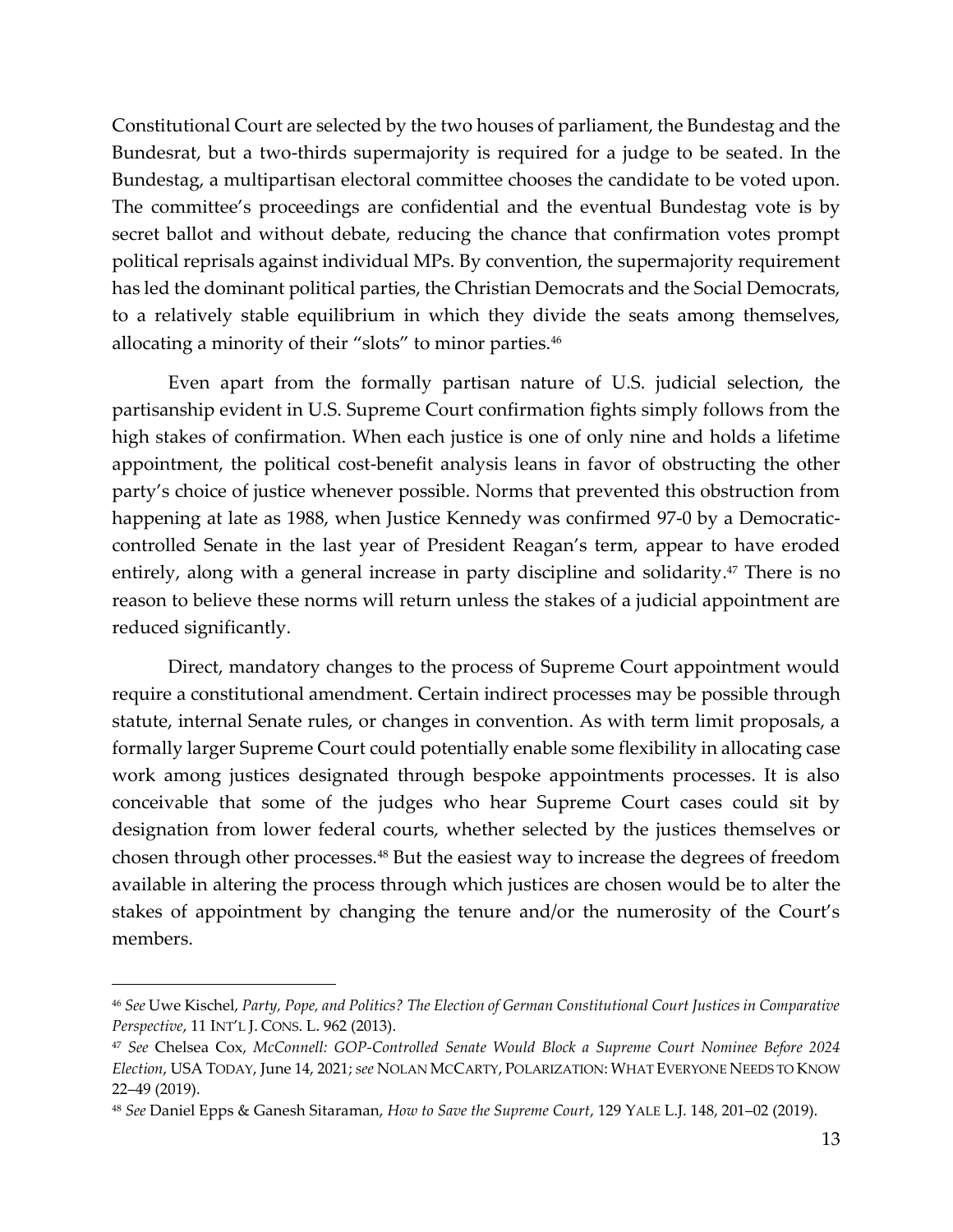Reasonable minds can differ as to the best mode of selection for Supreme Court justices, but at least three principles of a well-functioning appointment process should be relatively uncontroversial. First, political actors should play some role in determining who sits on the Supreme Court. This principle might seem subversive at first blush. It is important, of course, for the Court to be insulated from partisan politics. The perception of subversiveness dissipates on reflection. It is for good reason that the Founders created a process of judicial selection that involves some influence by elected officials, and that every U.S. state and most foreign countries do the same. Linking political decisionmaking to the will of the governed is how democratic (or, if you prefer, republican) polities arrange their affairs. The question is not whether there should be political input into judicial selection but rather how much, and through what levers. In a nation whose Supreme Court exercises an especially strong form of judicial review under a Constitution that is rarely amended, it is appropriate that (at least) long-term political trends have some bearing upon the Court's membership.

A second nonpartisan principle is that the Senate should not decline to consider a president's nominees to the Supreme Court, effectively altering the size of the Court unilaterally. The Senate has the power to control its own agenda, but in a well-functioning system we should expect the Senate generally to vote on nominees the president has put forward. This principle runs in both directions: the Senate should vote on duly submitted nominees, and the president should nominate candidates for the Court under circumstances that lend themselves to engaging the Senate on the politics of judicial appointments. Regularizing the appointments process would make it more likely that this principle is honored.

A third nonpartisan principle is that Supreme Court justices should enjoy the support of a bipartisan majority of Senators. Given the amount of power Supreme Court justices hold, it should be difficult for someone to become one. The occupants of these seats should enjoy broad respect, from across the political spectrum, for their wisdom, judgment, and experience. A selection process in which a lawyer or judge can become a Supreme Court justice solely with the support of senators from one political party is a broken one. While controversy surrounding the Senate's refusal to consider Merrick Garland's 2016 Supreme Court nomination may raise concerns that political recalcitrance can leave seats on the Court unfilled, we should perhaps be more concerned that justices are too easy to confirm than too hard.

Even as these principles should not be controversial, the political benefit to having one's preferred justice in place is high enough to overwhelm the second two principles. It is difficult to imagine, for example, the Senate agreeing to confirm only nominees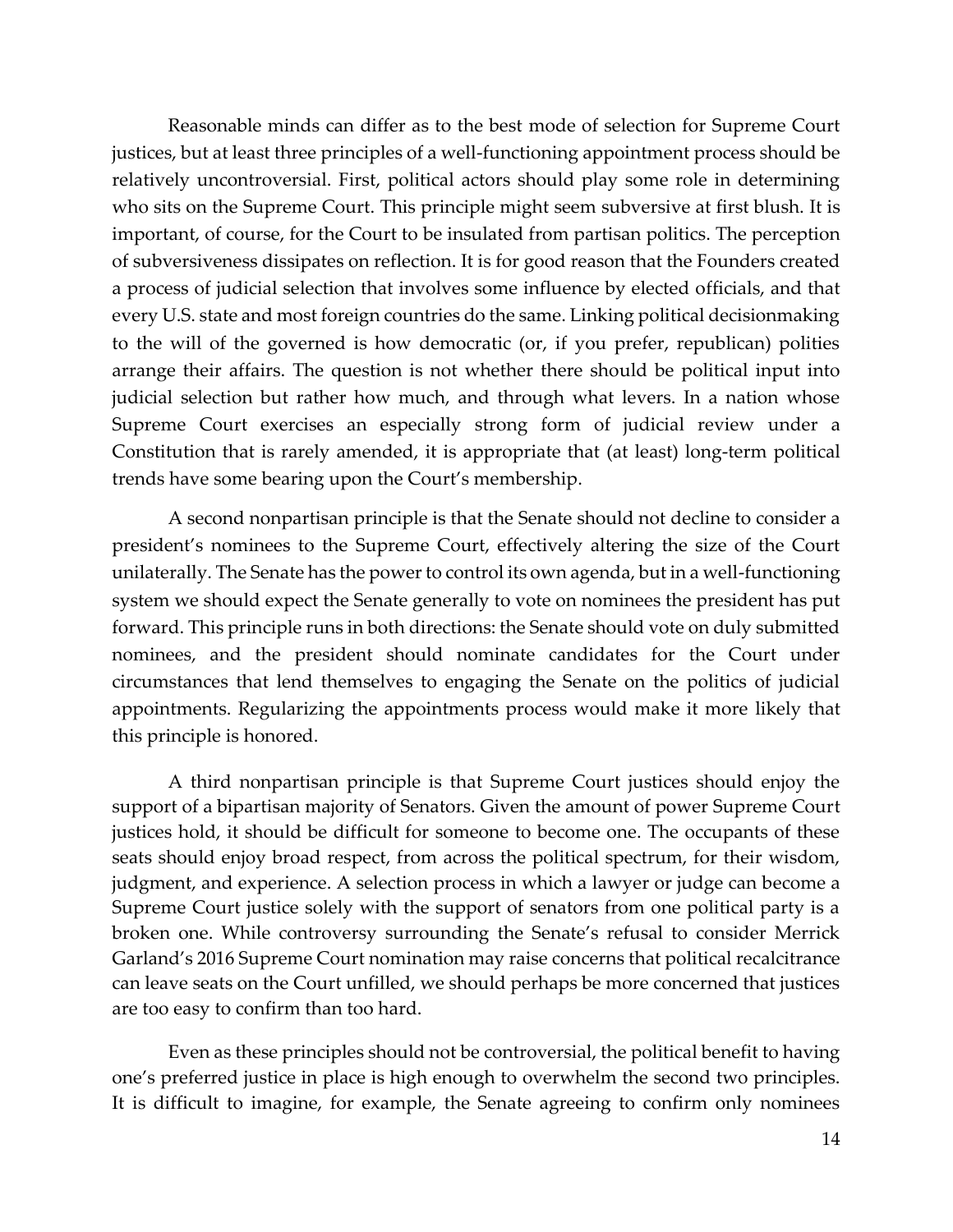prescreened by a bipartisan commission—a common, relatively unobjectionable procedure—unless the power of a Supreme Court justice were to be substantially reduced. Other interesting reform options such a secret ballots or supermajority requirements are nonstarters in light of current power dynamics around Court appointments.

## *D. Docket Control*

With limited exceptions, no one outside the Supreme Court itself has the power either to require the Court to decide a case or to prevent it from doing so. Control over the process through which cases reach the Court enables the justices to decrease and tailor their workload, which was the original motivation behind the momentous changes made to the case selection process in 1925, at the Court's behest.<sup>49</sup> It is not unusual globally for a high court to have substantial control over its docket. But in combination with other features of the U.S. Supreme Court—life tenure, its small size, and its partisan selection process—the fact that the Court all but entirely controls its agenda becomes more concerning.

It has been said that the Court's primarily reactive nature serves as a justification for its power. The romantic vision of a Supreme Court that simply determines the law to be applied to cases that organically come before it is necessary to sustain the fiction of a Court that applies the law rather than making it.<sup>50</sup> When the court has the power not to hear a case, it undermines the rationale Chief Justice Marshall relied on in *Marbury v. Madison* and *Cohens v. Virginia* to affirm the power of judicial review:

The judiciary cannot, as the legislature may, avoid a measure because it approaches the confines of the constitution. . . . We have no more right to decline the exercise of jurisdiction which is given, than to usurp that which is not given. The one or the other would be treason to the constitution. Questions may occur which we would gladly avoid; but we cannot avoid them. All we can do is, to exercise our best judgment, and conscientiously to perform our duty.<sup>51</sup>

As Herbert Wechsler wrote in 1965, "Federal courts, including the Supreme Court, do not pass on constitutional questions because there is a special function vested in them to

<sup>49</sup> Judiciary Act of 1925, ch. 229, 43 Stat. 936; *see* Edward A. Hartnett, *Questioning Certiorari: Some Reflections Seventy-Five Years After the Judges' Bill*, 100 COLUM. L. REV. 1643 (2000).

<sup>50</sup> *See id*. at 1717 ("A court that can simply refuse to hear a case can no longer credibly say that it had to decide it.").

<sup>51</sup> Cohens v. Virginia, 19 U.S. (6 Wheat.) 264, 404 (1821); *see also* Marbury v. Madison, 5 U.S. (1 Cranch) 137, 177 (1803) ("It is emphatically the province and duty of the judicial department to say what the law is. Those who apply the rule to particular cases, must of necessity expound and interpret that rule.").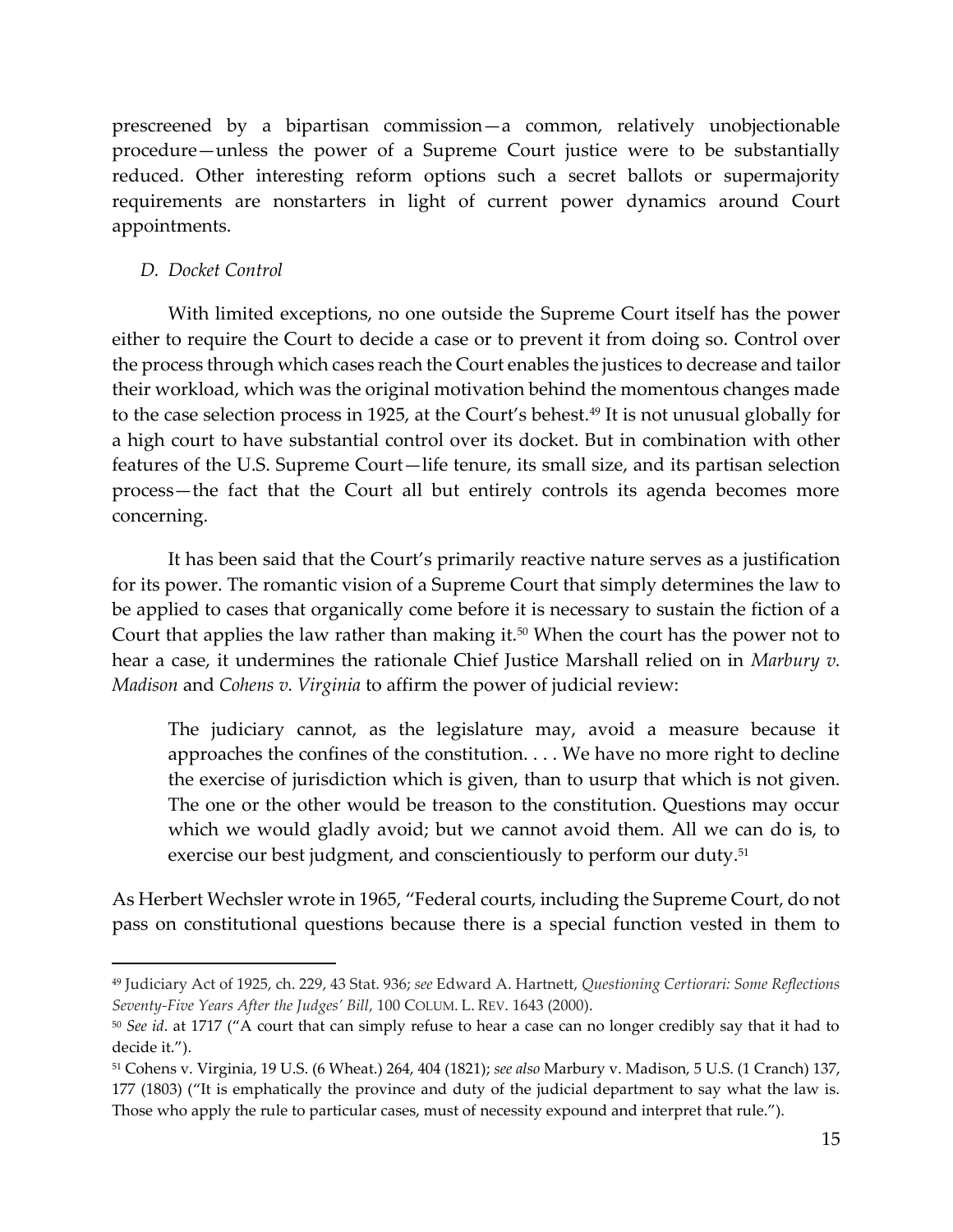enforce the Constitution or police the other agencies of government. They do so rather for the reason that they must decide a litigated issue that is otherwise within their jurisdiction and in doing so must give effect to the supreme law of the land."<sup>52</sup> There is almost no litigated issue, though, that the Court *must* decide, and with 8,000 or more certiorari petitions filed annually (more than twice as many as when Wechsler was writing), <sup>53</sup> an incalculable number of issues that the Court *may* decide, if four of its members so choose. There is no longer any serious question that the Supreme Court performs the roving policing and supervisory function Wechsler wanted it not to; the Court is and understands itself to be a "law declaration" and not just a "dispute resolution" body.<sup>54</sup>

A number of reforms have been proposed to resolve the amount of discretion the Court holds over the cases it hears. In 1972, Paul Freund headed a study group that proposed the creation, by statute, of a National Court of Appeals that would be empowered, among other things, to screen cert petitions before they reach the Supreme Court.<sup>55</sup> Somewhat similarly, Paul Carrington and Robert Cramton have suggested that a group of court of appeals judges certify mandatory cases to be decided by the Court.<sup>56</sup> I see no constitutional objection to such proposals, nor indeed with power over case selection to be lodged in some other institution, whether comprising Article III judges or not.

It has been argued that a proposal of this sort contravenes Article III by vesting a portion of the Supreme Court's appellate jurisdiction in other bodies.<sup>57</sup> But Congress unquestionably has the constitutional power, via the Exceptions Clause, to require the Court to hear certain appellate cases and not to hear others. This power suggests that control over case selection is not an indivisible element of the judicial power that must rest with the "one" Supreme Court.<sup>58</sup> As Freund has noted, if final authority over the

<sup>52</sup> Herbert Wechsler, *The Courts and the Constitution*, 65 COLUM. L. REV. 1001, 1065–66 (1965).

<sup>53</sup> *See* Herbert Wechsler, *The Appellate Jurisdiction of the Supreme Court: Reflections on the Law and the Logistics of Direct Review*, 34 WASH. & LEE L. REV. 1043, 1059 (1977).

<sup>54</sup> *See* Henry Paul Monaghan, *On Avoiding Avoidance, Agenda Control, and Related Matters*, 112 COLUM. L. REV. 665 (2012).

<sup>55</sup> *See* FEDERAL JUDICIAL STUDY GROUP, REPORT ON THE CASE LOAD OF THE SUPREME COURT (1972).

<sup>56</sup> Paul D. Carrington & Robert C. Cramton, *Judicial Independence in Excess: Reviving the Judicial Duty of the Supreme Court*, 94 CORNELL L. REV. 587 (2009).

<sup>57</sup> *See* Charles L. Black, Jr., *The National Court of Appeals: An Unwise Proposal*, 83 YALE L.J. 883, 885–87 (1974); Eugene Gressman, *The Constitution v. The Freund Report*, 41 GEO. WASH. L. REV. 951, 960–62 (1973).

<sup>58</sup> *See* Alexander M. Bickel, *The Overworked Court*, NEW REPUBLIC, Feb. 17, 1973, at 17, 18 ("[Q]uite plainly the provision for one, final, ultimate Supreme Court cannot be read to mean that all cases must be decided in it on appeal, or the institution would have burst a long time ago. Nor is there anything in the Constitution to suggest that the Supreme Court has to have the power to decide for itself what it shall decide out of an unlimited mass of possible cases.").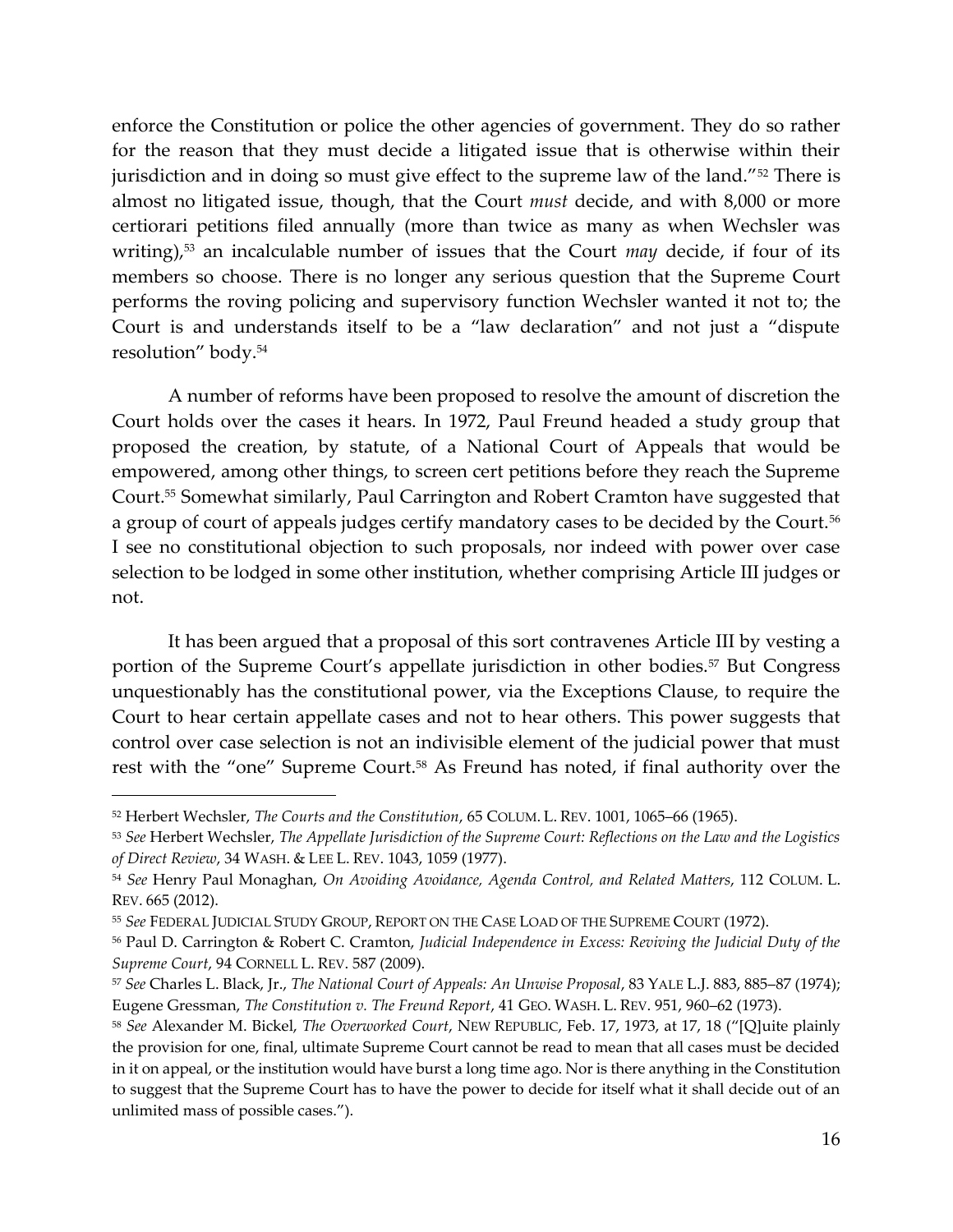decision of a lower court constitutionally may rest only with the "one" Supreme Court, then "all of the Judiciary Acts from the beginning to the present have been unconstitutional."<sup>59</sup>

None of the above is to dispute that there is a benefit in granting the Court some substantial power to determine which cases it hears. The Court ideally should spend its time on the cases that most call for its intervention and not merely all those it has the power to decide, and I do not suggest that the justices are not capable arbiters of what the former category comprises. As noted, though, docket control would be less worrisome if the substantive power of individual justices were reduced. Moreover, if not every justice had a say on every petition (as in Canada, for example, which uses a rotating three-judge panel), the ability of individual members of the Court to control the law's direction would be reduced.

## **III. A Proposal**

The institutional features discussed above—life tenure, a small number of justices, partisan selection, and full agenda control—are all individually concerning. In combination, they are unheard of outside the United States, and for good reason. I conclude with a proposal that would address all these concerning features at once and that may be achievable without the need for a constitutional amendment. In brief, the suggestion is for a 16-member Court whose members serve 16-year terms and are drawn from what are now designated as the courts of appeals. $^{60}$ 

For ease of exposition, I refer below to the existing courts of appeals as the institution that would become the "formal" Supreme Court. I refer to the judges who would exercise many of the powers the Supreme Court exercises today as the "functional" Supreme Court. Thus, the first step in the proposal would be to expand the formal size of the Supreme Court to equal the size of the Article III appellate bench currently 179 authorized positions—and to appoint all current court of appeals judges as formal Supreme Court justices. The second step would be to enact, via statute, an appointment procedure that would designate which judges of the formally expanded Supreme Court exercise the powers of the functional Supreme Court. The remaining judges of the formal Supreme Court would exercise roughly the same powers, including appeals of right from federal district courts, that the courts of appeals enjoy today.

<sup>59</sup> Paul A. Freund, *A National Court of Appeals*, 25 HASTINGS L.J. 1301, 1310 (1974) (referring to limits on appeals to the Supreme Court in certain cases in which the requisite jurisdictional amount was not met or in criminal cases in which there was no certificate of division in the lower court).

<sup>60</sup> For a variation on this suggestion, *see* Epps & Sitaraman, *supra* note [48,](#page-12-0) at 181.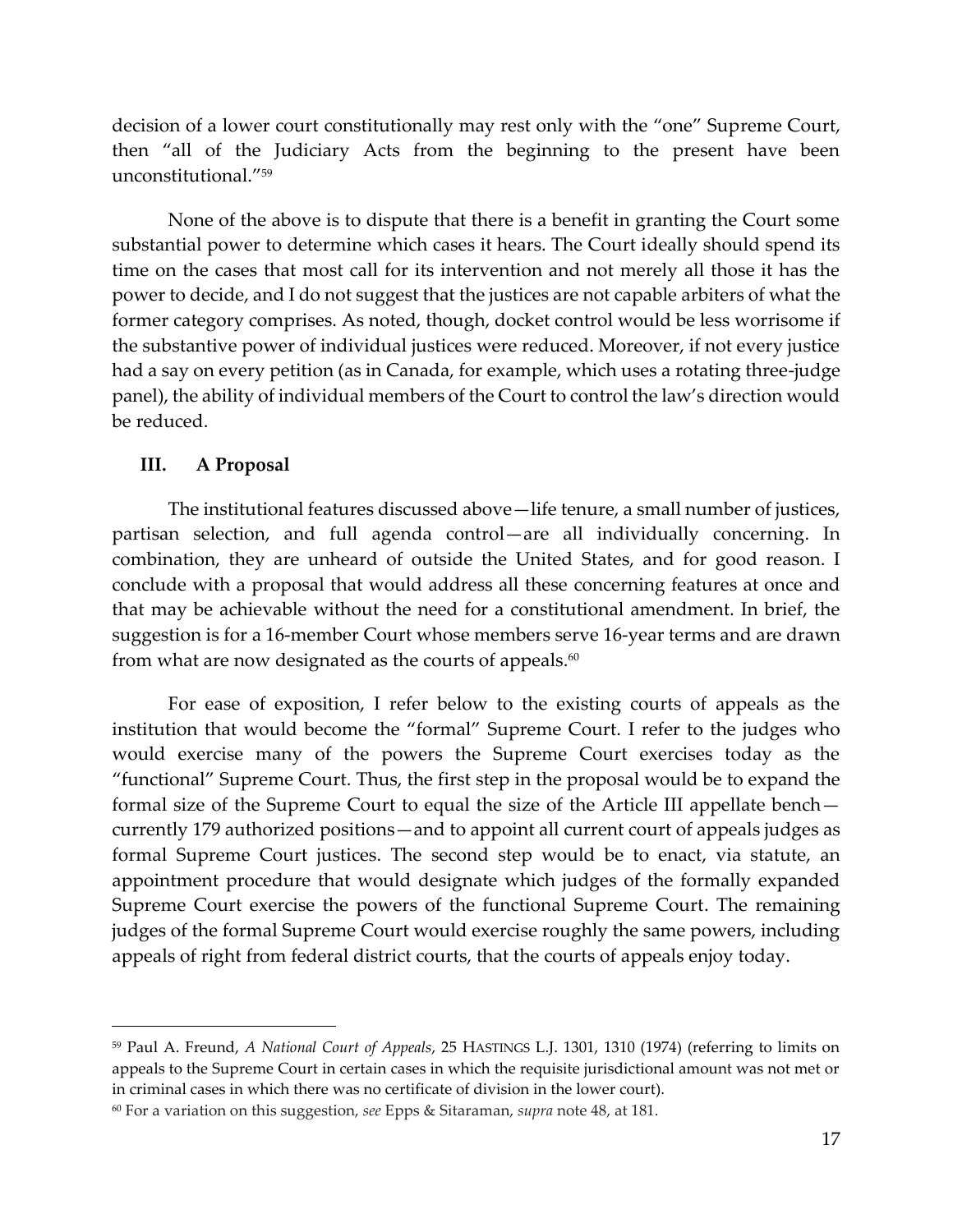Because all court of appeals judges would formally become life-tenured Supreme Court justices, Congress would have significant flexibility in constructing a functional Supreme Court without being constrained by tenure or Appointments Clause restrictions. Congress could vest in the president the power to appoint, with the advice and consent of the Senate, 16 of the formal Supreme Court judges to limited 16-year terms as judges who hear cases that are of particular importance or are required to resolve conflicts in federal law. These 16 judges would constitute the functional Supreme Court.

As formal Supreme Court justices, these judges would have life tenure, but they would only serve as the functional Supreme Court for 16 years; thereafter, they would continue to hear the other business currently assigned to the courts of appeal. The functional Supreme Court would therefore have a structure not so unlike, for example, the current Foreign Intelligence Surveillance Court, which comprises Article III judges who serve a specific statutorily defined function pursuant to statutory terms of office but retain their status as life-tenured judges. The president could make two functional Supreme Court appointments at a time, to begin (for example) on July 1 of the first and the third years of a presidential term, permitting every president to appoint no more and no less than one quarter of the functional Supreme Court's members every four years.

The flexibility afforded by designating all federal appellate judges as Supreme Court justices would enable additional flexibility in structuring the selection process for the functional Court. Congress could, for example, require supermajority support of 55 or 60 or 67 Senators to ensure that each justice has bipartisan support. To prevent partisan blockages of seats, Congress could prescribe that a nominee who fails to receive a vote within a specified period is deemed confirmed, $61$  and/or that until a nominee is confirmed, open seats are filled by the senior active court of appeals (i.e., formal Supreme Court) judge nominated by a president of the current president's party. A 16-member court could sit in panels of 5, or 7, or 9, or larger depending on the importance of the case, with an en banc (or otherwise large bench) procedure for cases of special significance or to reconsider prior precedent. $62$  Emergency applications and cert petitions could be resolved by rotating panels of court members. The cert process could alternatively be

<sup>61</sup> *See* Statement of Michael W. McConnell, *supra* note [32,](#page-7-0) at 6.

 $62$  I do not think it essential that the Court have an odd number of justices. En banc sittings on a 16-member Court would presumably be rare, and in any event an even number of justices would mean that the Court could not act as a plenary body without a majority of two. This kind of rule has some benefits. *See* Eric J. Segall, *Eight Justices Are Enough: A Proposal to Improve the United States Supreme Court*, 45 PEPP. L. REV. 547 (2018). Notably, the Supreme Court has had an even number of Justices on a number of occasions, including for its first 17 years of existence.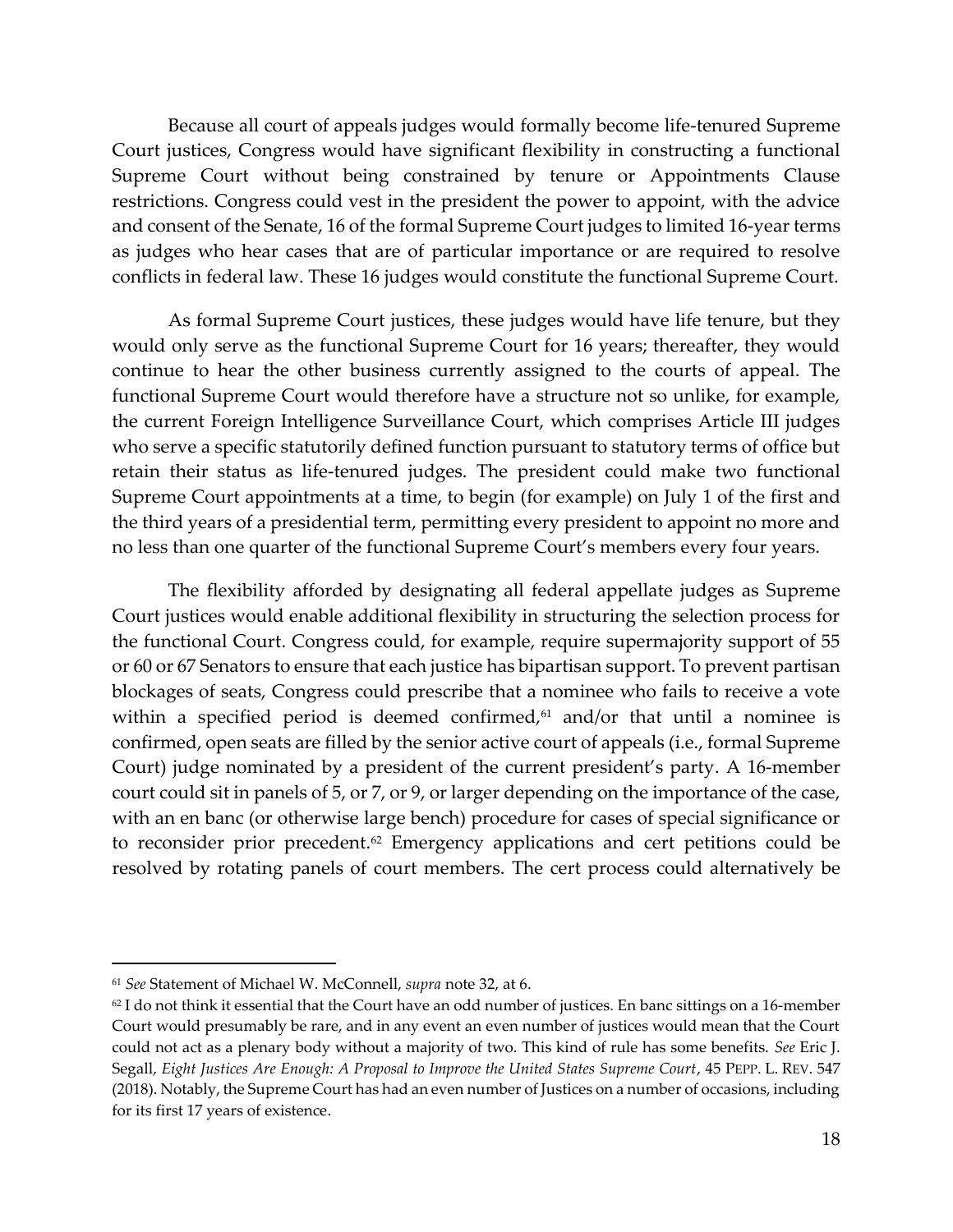lodged in a panel of court of appeals judges who sit on the formal but not the functional Supreme Court, thereby disaggregating case selection from the case decision function. 63

I have indicated that a proposal of this sort could be achieved by statute. Though the argument is not without difficulties, I am not currently persuaded that a proposal structured in this way would require a constitutional amendment. That tentative conclusion draws on the fact that significant changes in the internal structure of the federal courts, including having judges sit by designation on other courts, has long been assumed to be within the power of Congress to prescribe.<sup>64</sup>

<span id="page-18-0"></span>I see two substantial objections. First, and most significantly, the proposal contemplates individuals being nominated to the Supreme Court (that is, the formal Supreme Court) but being disempowered to exercise the Court's power on terms equal to that of other justices (that is, the functional Supreme Court). This allocation of duties might be read as multiplying the number of "Supreme Courts" in contravention of the text of Article III. This is a plausible constitutional objection.

In responding to the objection, it might be fruitful first to consider the *constitutional* status of retired Supreme Court justices. David Souter, for example, has retired from the Supreme Court but remains an Article III judge who has regularly sat by designation on the U.S. Court of Appeals for the First Circuit. A hypothetical court of appeals panel staffed entirely by retired justices would not, I think, be regarded as a second "Supreme Court," but it is unclear how that would differ in Article III terms from the present proposal. Justice Souter's retirement is a creature of statute—his constitutional status has not changed since his time as an active justice—and yet no one doubts that, owing to statute, he no longer may choose to hear Supreme Court cases.<sup>65</sup>

Interestingly, the original circuit courts established under the Judiciary Act of 1789 were not staffed by designated "court of appeals" judges but rather by one district judge and two Supreme Court justices for each of the three circuits.<sup>66</sup> The idea that judges must receive distinct commissions that prevent them from serving in multiple roles within the

<sup>&</sup>lt;sup>63</sup> Enlarging the courts of appeal to encompass SCOTUS could rather seamlessly enable some version of Paul Carrington and Roger Cramton's proposal for a "Certiorari Division" of the Supreme Court. *See* Paul D. Carrington & Roger C. Cramton, *Judicial Independence in Excess: Reviving the Judicial Duty of the Supreme Court*, 94 CORNELL L. REV. 587, 632 (2009).

<sup>64</sup> *See* Judith Resnik & Lane Dilg, *Responding to a Democratic Deficit: Limiting the Powers and the Term of the Chief Justice of the United States*, 154 U. PA. L. REV. 1575, 1640–42 (2006).

<sup>&</sup>lt;sup>65</sup> It is true, of course, that a retired Supreme Court justice will have chosen this arrangement, but to say that the protections of Article III may be waived is not only atextual but would pose a threat to the judicial independence Article III is meant to promote. *See* Stras & Scott, *supra* note [34,](#page-7-1) at 492–94.

<sup>66</sup> *See* BICENTENNIAL COMM'N, *supra* note [11,](#page-3-0) at 10.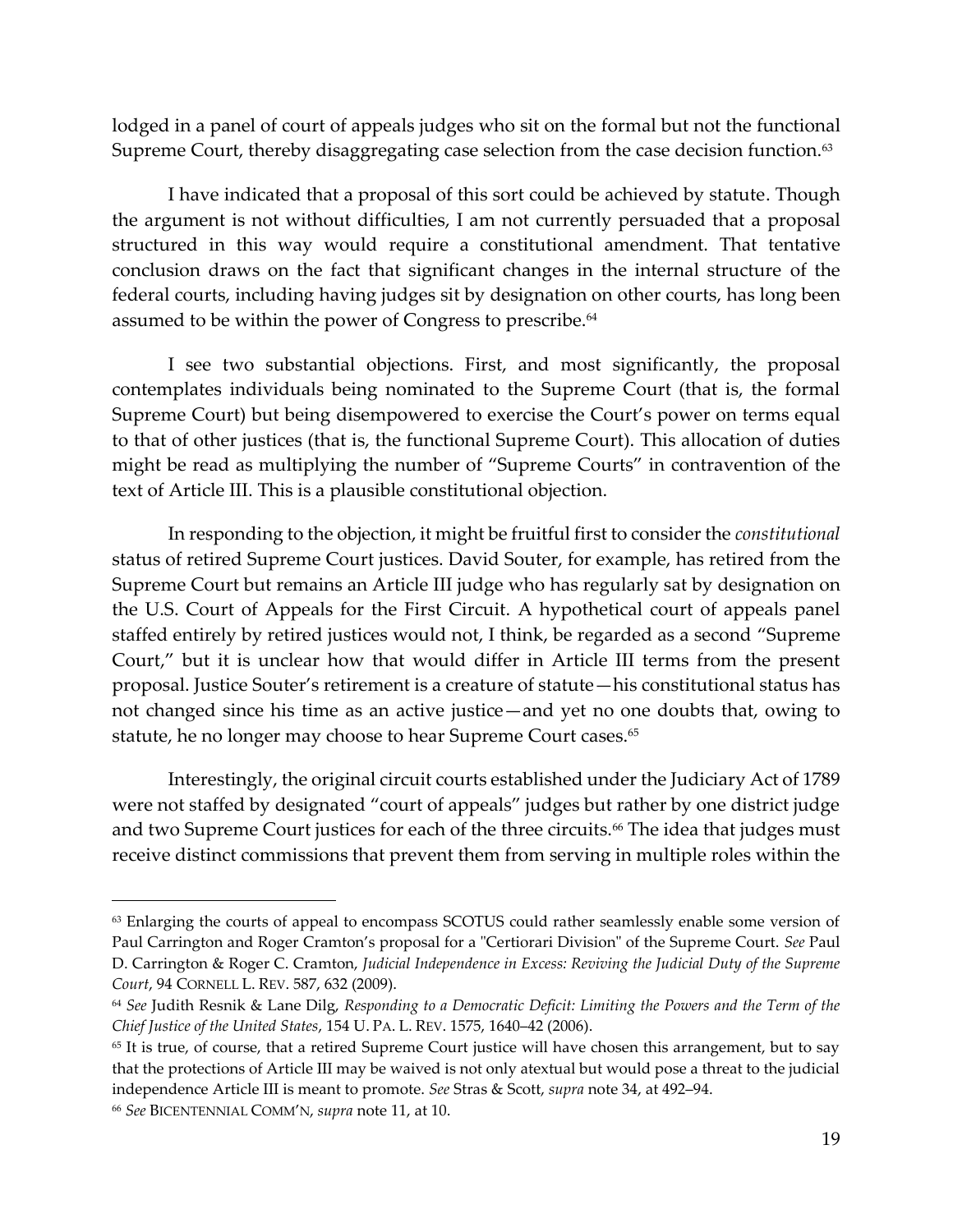federal judiciary was rejected in *Stuart v. Laird*, when Justice William Paterson noted for the Court that "practice and acquiescence under [the circuit-riding system] for a period of several years, commencing with the organization of the judicial system, afford an irresistible answer and have indeed fixed the construction."<sup>67</sup>

To the degree the status-inequality of different "Supreme Court" judges remains a concern, it is potentially surmountable by adding the notional possibility of the functional Supreme Court being overruled by the full body of formal Supreme Court justices, such as under a demanding "extraordinary circumstances" standard. This expedient would render the business of the functional Supreme Court an internal division of labor—as when individual justices are empowered to make decisions on stay applications, extensions of time, and petitions for rehearing<sup>68</sup>—rather than a hierarchy among justices. The "division of labor" theory might be reinforced if, for example, the formal Supreme Court handled cert petitions, stay applications, ethics complaints, or other elements of the Court's business.

A challenge to a proposal of this sort grounded in the division of labor would have still less force under the suggestion by Dan Epps and Ganesh Sitaraman that Supreme Court justices sit in panels chosen by a lottery of court of appeals judges. The downside of the Epps and Sitaraman proposal is that there would be no way, under their system, to assign judges considered the wisest or most able to specially decide those cases calling for the most wisdom and ability. Relatedly, political control over the Court's membership would be highly diffuse. This is a feature rather than a bug of the proposal, of course, but its costs in decisional quality might be high.

The second substantial objection I see to a proposal structured as I have described is precisely that it would enable political actors to select the functional Court. If the conceit is that the difference between the formal and the functional Court is a matter of internal Court organization, there might be a general separation of powers objection to political control over that organization insofar as it implicates the Court's substantive decisions. <sup>69</sup> I am not convinced. Note that the office of Chief Justice is subject to political control. The Constitution does not specify how the Chief Justice is to be selected (or tenure-limited, as in the lower federal courts) and yet, by unbroken tradition, this task has fallen to the president, with the advice and consent of the Senate, even for justices

<sup>67</sup> Stuart v. Laird, 5 U.S. 299, 309 (1803).

<sup>68</sup> *See* Sup. Ct. R. 23(1), 32(3).

 $69$  As with the first objection, this one is mitigated—indeed eliminated—under the Epps and Sitaraman variation or under variations that assign selection of the functional court to the judges themselves.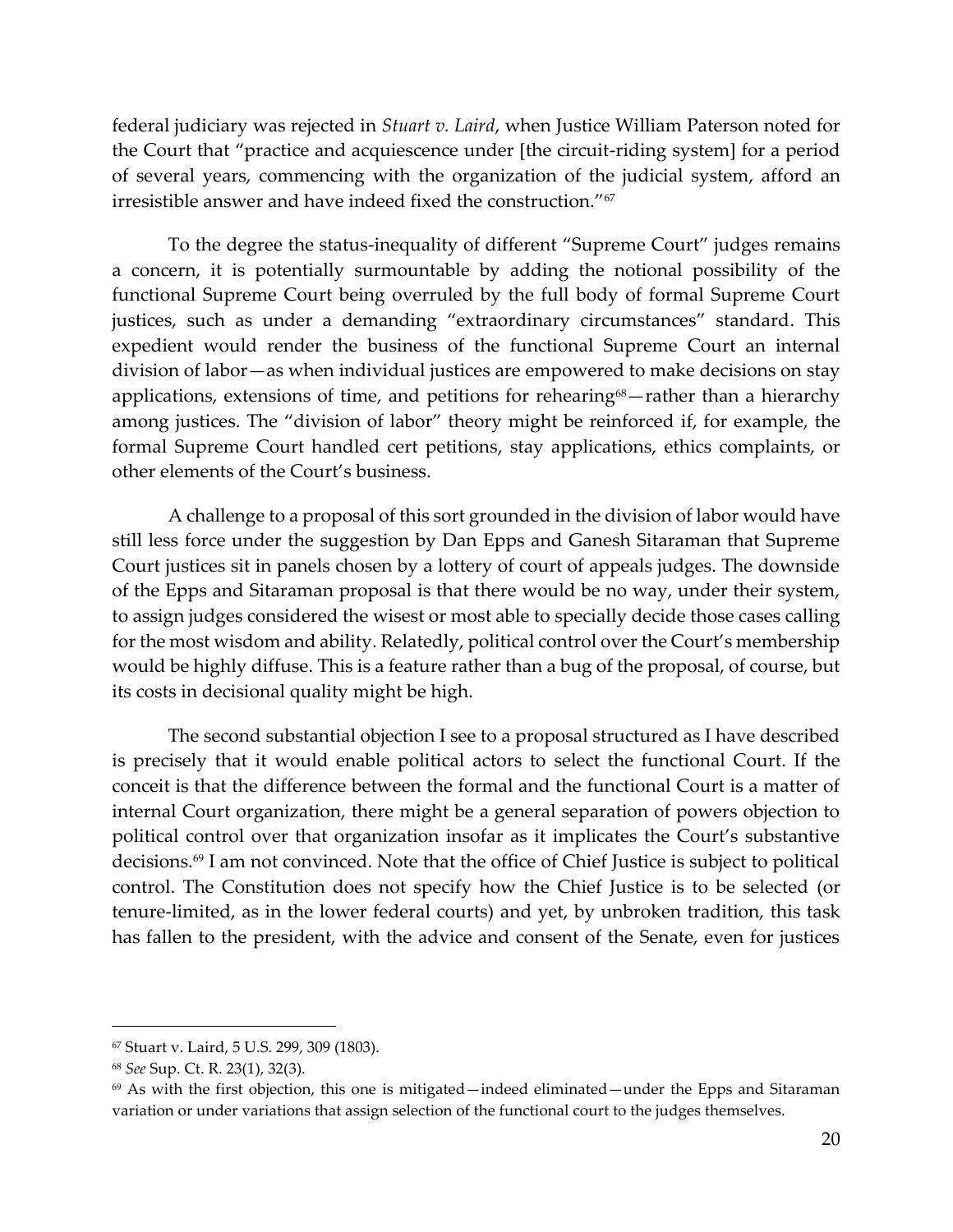who are already associates.<sup>70</sup> I assume that what the president and Congress may do by convention—choose the Court's constitutionally recognized leadership, assign that leader a wide array of administrative duties, and indeed permit that leader to perform additional duties on behalf of the "courts of law"71—Congress may also do by statute. More generally, it has long been assumed that Congress may add or remove seats on the Court, abolish the Court's term,<sup>72</sup> repurpose its building, eliminate its staff, or deprive it of all or much of its constitutional jurisdiction.<sup>73</sup> The proposal outlined above would threaten the Court's independence far less than any of these actions.

That said, a constitutional amendment might well be preferable to a statute. An amendment would insulate the proposal from litigation risk and would ensure broad public buy-in for a significant change in constitutional governance. In addition, opening the door to significant Court reform through ordinary statute increases the likelihood of *partisan* political manipulation of the Court's structure and jurisdiction, threatening the Court's independence. Still, this objection has its limits, as it is ultimately an argument for a permanent status quo.

### **Conclusion**

A remarkable range of concerns raised in testimony before this Commission could be alleviated or outright eliminated by a bigger, tenure-limited Court such as those used in every other large country in the world. Concerns about a broken judicial appointments process, a politically polarized bench, pathologies relating to certiorari and agendasetting, the emergence of a robust shadow docket, the challenges of information gathering, the puzzle of how to handle ethics and recusal issues for the highest court, and worries that the nine justices cannot properly supervise an ever-sprawling body of federal law all could be mitigated if the Court's structure looked more like that of the high courts of the world's other democracies. Most importantly, such a Court would help to diffuse the judicial power, resting less control over the course of U.S. law in the hands of a tiny number of unaccountable and life-tenured individuals.

<sup>70</sup> *See* Todd E. Pettys, *Choosing a Chief Justice: Presidential Prerogative or a Job for the Court*, 22 J.L. & POL. 231 (2006); Resnik & Dilg, *supra* note [64,](#page-18-0) at 1622 (describing the Chief Justice's tasks of "ceremonial head, diplomat, manager, speaker, planner, career-enhancer, policymaker, adjudicator, intellectual leader, CEO, trustee, rulemaker, museum trustee").

<sup>71</sup> *See* James E. Pfander, *The Chief Justice, The Appointment of Inferior Officers, and the "Court of Law" Requirement*, 107 NW. U. L. REV. 1125 (2015).

<sup>72</sup> As Congress did to the Court's 1802 Term. *See* Sanford Levinson & Jack M. Balkin, *What Are the Facts of*  Marbury v. Madison*?*, 20 CONST. COMM. 255, 259 (2003).

<sup>73</sup> *See generally* Henry M. Hart Jr., *The Power of Congress to Limit the Jurisdiction of Federal Courts: An Exercise in Dialectic*, 66 HARV. L. REV. 1362 (1953).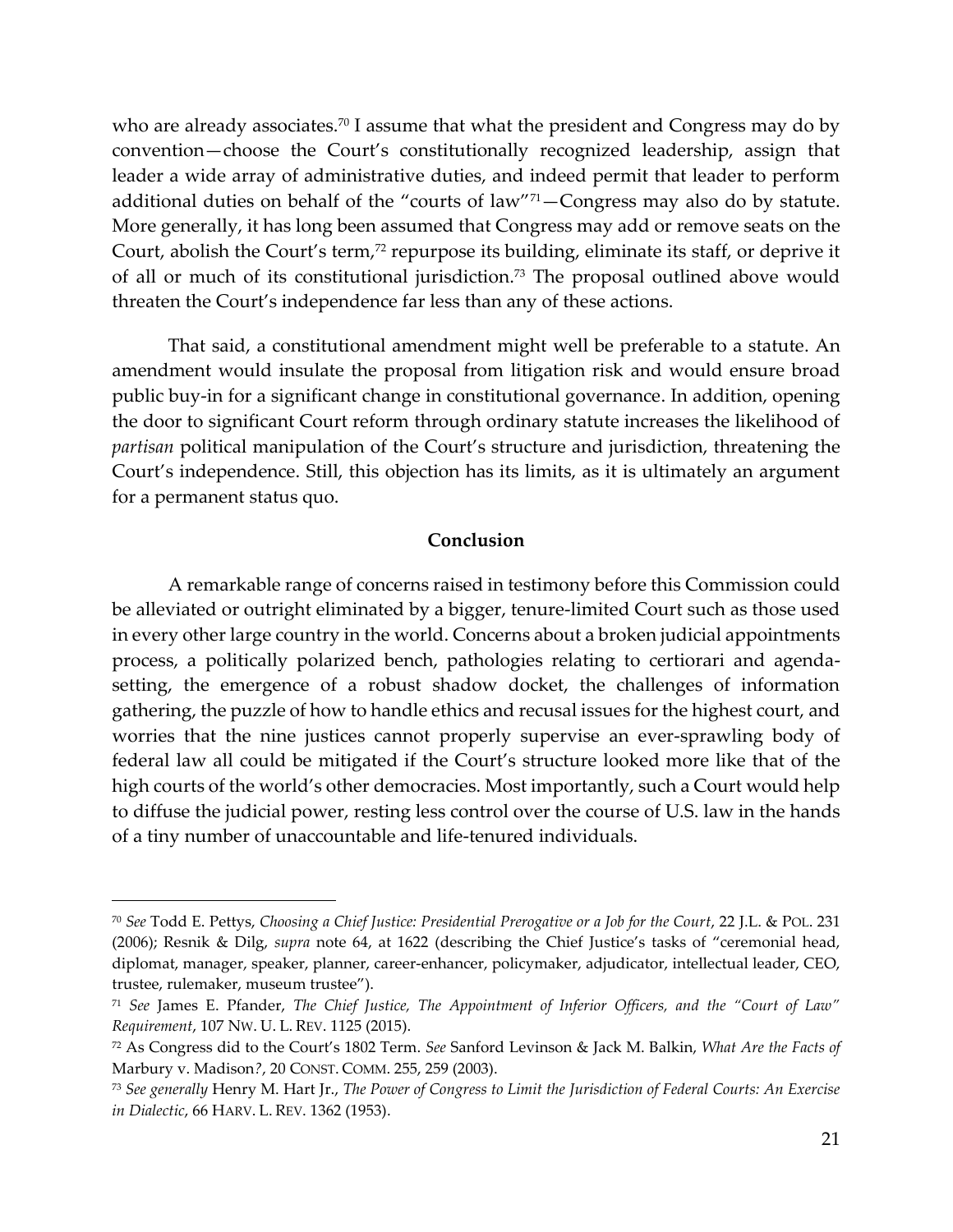This is not an exceptionalism that America, of all places, should celebrate. For the United States is not just the world's oldest democracy but is among its largest and its most pluralistic. Our diversity is a source of pride, yes, but it is also a source of *wisdom*, as no community, and certainly no individual, has all the answers a complex society demands. As Madison wrote of a republican form of government, "It is ESSENTIAL to such a government that it be derived from the great body of society, not from an inconsiderable proportion, or a favored class of it."<sup>74</sup> If the point seems obvious, that's all the more reason our legal institutions should be structured to reflect it.

The proposal outlined above will no doubt strike some readers as academic, even exotic, but the conversation it means to promote is an urgent one. If proposals of the sort offered here seem radical, it is because the institution they seek to reform is itself radical, departing starkly from the many sober-minded judicial arrangements that have postdated it. The question this Commission should seek to answer is what the Supreme Court of the United States needs in order to do its job well, being careful, as Felix Frankfurter warned, to avoid "canonizing the familiar into the eternal."<sup>75</sup> Recognition by this Commission, across ideological lines, of the problems this statement identifies and the practical availability of an answer would go some way toward normalizing the kinds of reform our democracy vitally needs.

<sup>74</sup> THE FEDERALIST NO. 39 (James Madison).

<sup>75</sup> *The Same Mr. Taft*, NEW REPUBLIC, Jan. 18, 1922, *reprinted in* FELIX FRANKFURTER, LAW AND POLITICS: OCCASIONAL PAPERS OF FELIX FRANKFURTER, 1913–1938, at 47 (Archibald MacLeish & E.F. Prichard, Jr., eds., 1939).